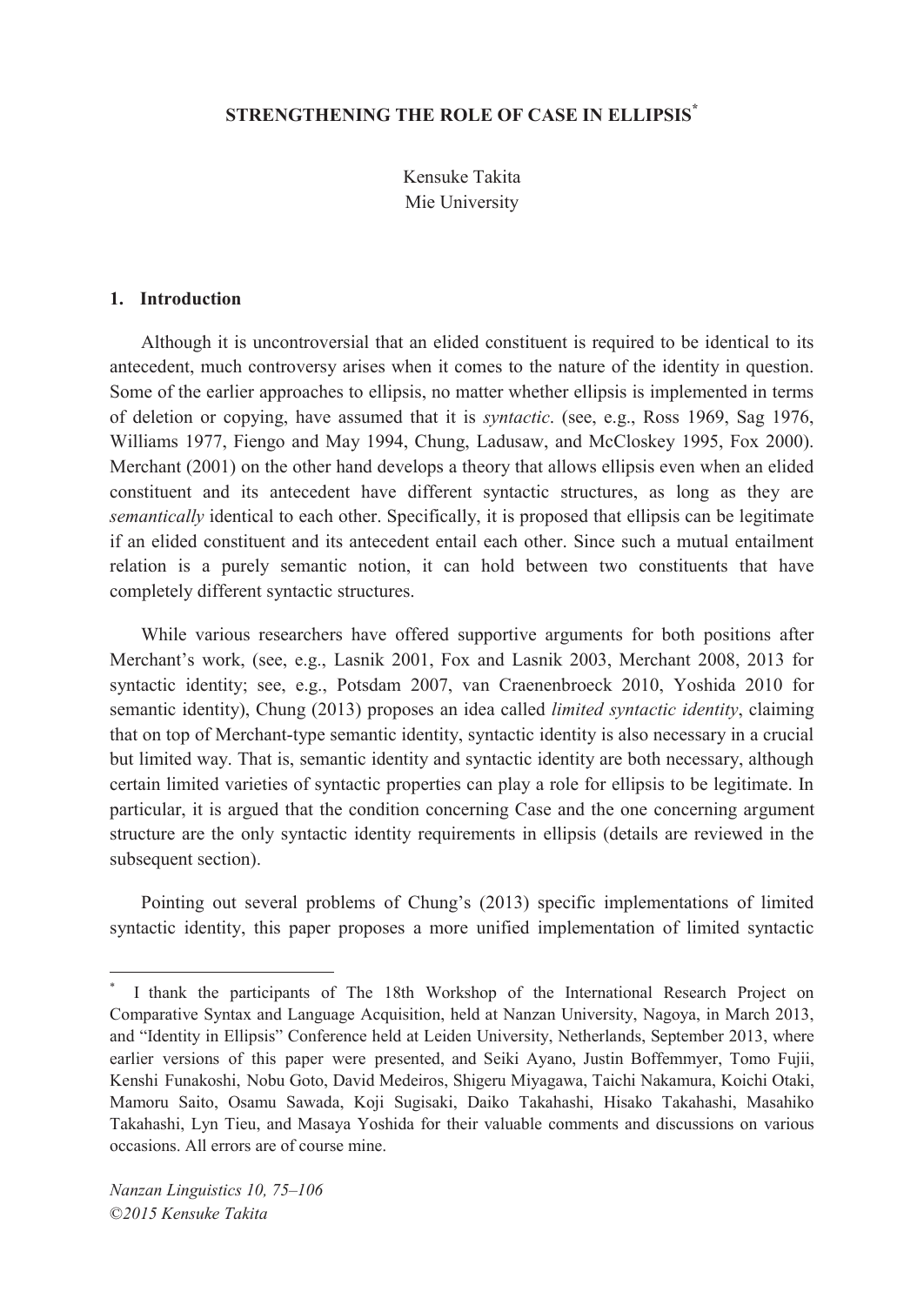identity. Although Chung (2013) argues that both Case and argument structure play a role in ellipsis, I propose to reduce these two to one, strengthening the role of Case. Then, it is shown that the revised formulation, which I call *Case-oriented syntactic identity*, not only simplifies the notion of syntactic identity in ellipsis by reducing the number of the conditions but also offers a unified treatment of a wide range of data.

This paper is organized as follows: Section 2 reviews Chung's  $(2013)$  analysis, pointing out that it has the following two problems: First, there is a redundancy between the condition concerning Case and the one concerning argument structure; second, the condition regarding argument structure should be reconsidered if we look at ellipsis constructions other than sluicing, which is the main focus of Chung (2013). In Section 3, I argue that the idea that Case is the key syntactic factor in ellipsis solves these problems, when combined with Merchant's (2008, 2013) insight that the size of the elided constituent has a significant consequence for the possibility of ellipsis. Section 4 demonstrates that Case-oriented syntactic identity can capture a wide range of facts in a unified manner, providing a number of consequences. Section 5 concludes this paper.

### **2. Background and the Problems**

Chung (2013) states the basic idea of limited syntactic identity as in (1), and to implement it, she proposes the conditions in (2).

- (1) *Limited syntactic identity in sluicing (the basic idea)* (Chung 2013:29) The interrogative phrase of the sluice must be integrated into a substructure of the syntax in the ellipsis site that is identical to the corresponding substructure of the antecedent clause.
- (2) *Limited syntactic identity (specifics)* (Chung 2013:30)
	- a. Argument structure condition: If the interrogative phrase is the argument of a predicate in the ellipsis site, that predicate must have an argument structure identical to that of the corresponding predicate in the antecedent.
	- b. Case condition: If the interrogative phrase is a DP, it must be Case-licensed in the ellipsis site by a head identical to the corresponding head in the antecedent clause.

Let us see what these conditions are designed to capture. Assuming that an active predicate and its passive counterpart have different argument structures, Chung (2013) takes the impossibility of voice mismatches under sluicing, exemplified by (3) (adopted from Merchant 2013:81; see also 2001, 2008, 2013, Chung 2006, 2013 and references cited therein), as a typical violation of the argument structure condition (following the notation in Merchant 2013, the intended elided materials are put in angled brackets).

(3) a. \* Someone murdered Joe, but they don't know who by.  $\leq$ he was murdered $\geq$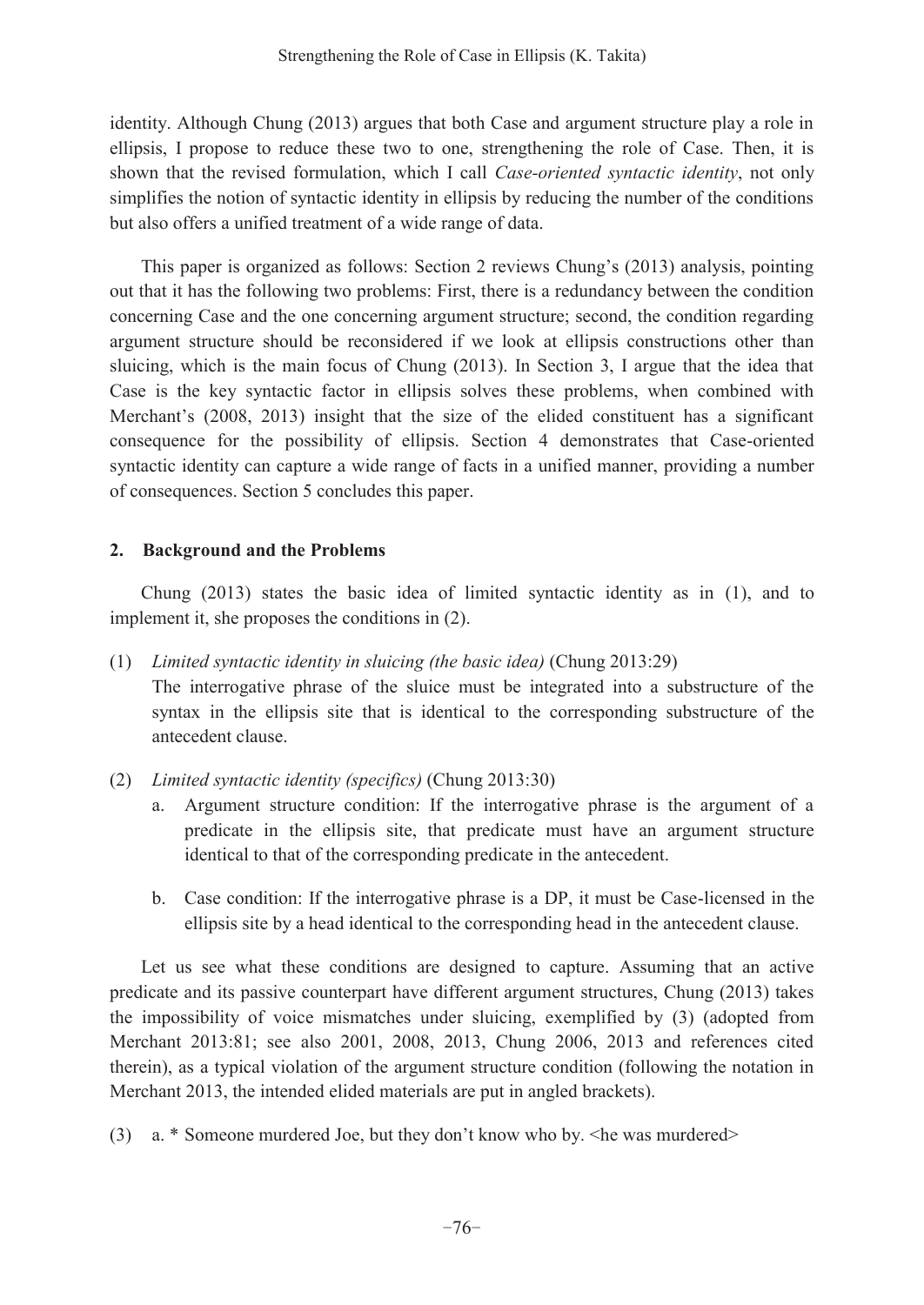b.  $*$  Joe was murdered, but they don't know who.  $\leq$ murdered him $\geq$ 

For instance, sluicing is blocked in (3b) because the argument structure of the active *murder*, which takes *who* as its argument, is not identical to that of its passive counterpart in the antecedent.

Note that the ungrammaticality of voice-mismatched sluicing is unexpected under Merchant's (2001) formulation of semantic identity based on a mutual entailment relationship. For Merchant, ellipsis is allowed if the condition in (4) is satisfied, and the notion of *e-GIVENness* is defined as in (5), where *F-clo* stands for *Focus-closure*. 1

- (4) *Focus condition on ellipsis* (Merchant (2001: 38)) A constituent  $\alpha$  can be deleted only if  $\alpha$  is e-GIVEN.
- (5) *E-GIVENness* (Merchant (2001: 31)) An expression E counts as e-GIVEN iff E has a salient antecedent A and, modulo  $\exists$ type shifting,
	- (i) A entails F-clo(E), and
	- $(ii)$  E entails F-clo $(A)$ .

 $\overline{a}$ 

The elided TP (notated as  $TP_E$ ) and its antecedent TP (notated as  $TP_A$ ) in (3a) have the following semantic representations. Provided that *he* in (6b) refers to *Joe*, TPA entails Fclo(TP<sub>E</sub>) and TP<sub>E</sub> entails F-clo(TP<sub>A</sub>). Hence, TP<sub>E</sub> counts as e-GIVEN by (5).

- (6) a.  $TP_A = F\text{-clo}(TP_A) = \exists x. x$  murdered Joe
	- b.  $TP_E = F\text{-clo}(TP_E) = \exists x$ . he was murdered by x

Consequently, ellipsis of TP should be possible, contrary to fact, if the notion of identity in ellipsis is purely semantic. Chung (2013) takes this point as evidence for the necessity of syntactic identity, and argues that argument structure is the crucial syntactic factor in the case of voice-mismatched sluicing.

Let us turn to the Case condition. One of the cases that the Case condition is designed to cover has to do with the examples in (7), adopted from Chung (2013:27) (see also Merchant 2001:22).

(7) a. Decorating for the holidays is easy if you know how. <to decorate for the holidays>

<sup>&</sup>lt;sup>1</sup> Some additional definitions are: "[t]he F-closure of  $\alpha$  [...] is the result of replacing F-marked parts of  $\alpha$  with  $\exists$ -bound variables of the appropriate type (modulo  $\exists$ -type shifting) (Merchant (2001: 14))", and " $\exists$ -type shifting is a type shifting operation that raises expressions to type  $\lt\downarrow$  and existentially binds unfilled arguments (Merchant (2001: 14, fn. 3))".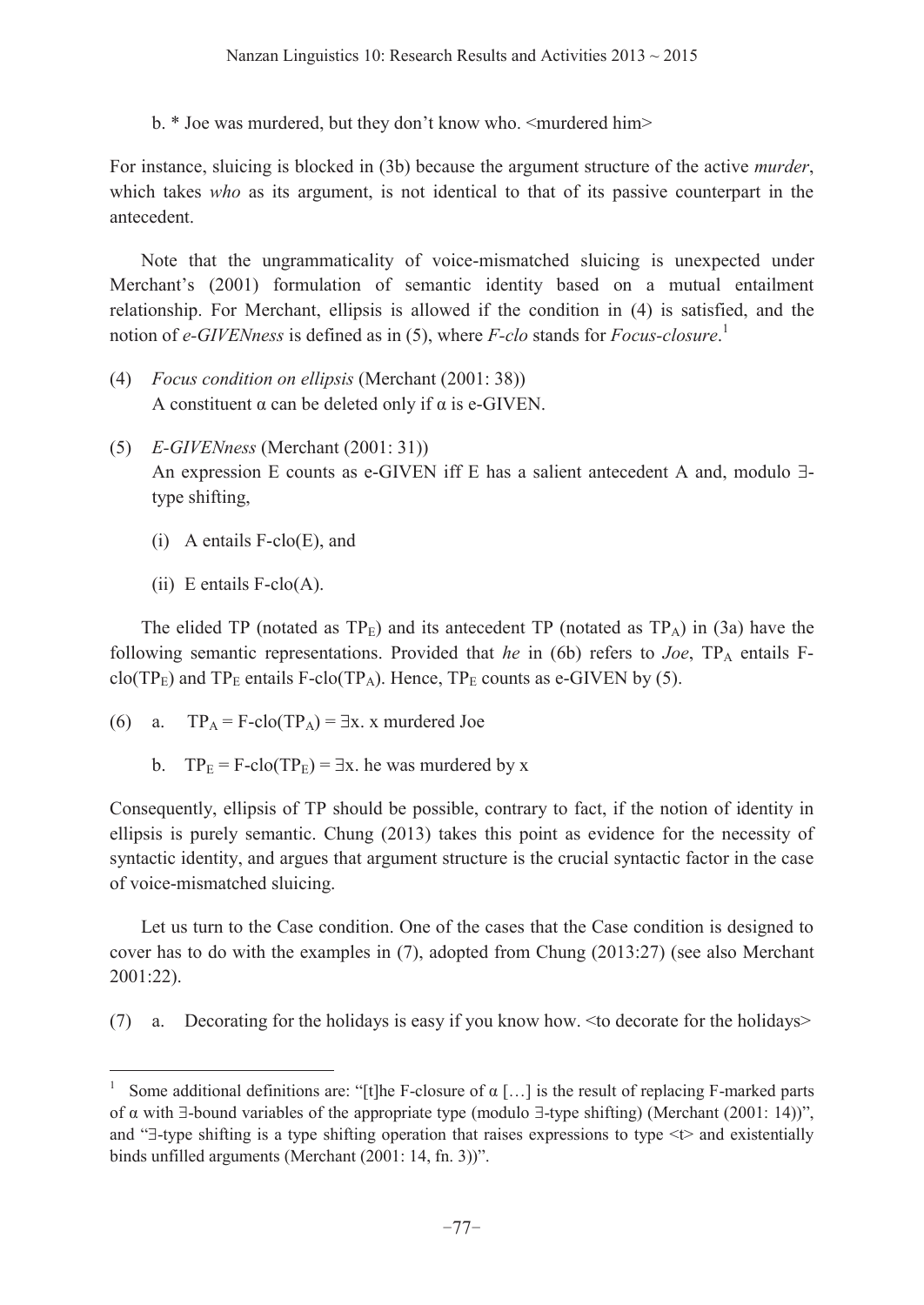- b. \* Having to compromise is inevitable, but they have no idea who. <has to compromise>
- c. I remember meeting him, but I don't remember when.  $\leq$ I met him $\geq$

As in (7a), a *to*-infinitive can be elided taking a gerund as its antecedent, despite their morphological mismatches. Note that what is elided in (7a) cannot be the gerundive clause, which is identical to the antecedent, because a wh-phrase cannot take scope within a gerundive clause (i.e., \**how decorating for the holidays*). On the other hand, sluicing is blocked in (7b), which involves ellipsis of a finite TP with a gerundive antecedent, though the relevant mismatch is highly similar to the one in (7a). Since a gerundive clause can be an antecedent for a finite TP as in (7c), the fact that the elided TP in (7b) is finite cannot be the source of the ungrammaticality.

According to Chung (2013), sluicing is blocked in (7b) by the Case condition, which essentially requires the presence of an identical Case-licensor in the antecedent that corresponds to the Case-licensor of the DP sluicing remnant. To be more specific, the Case condition is violated in (7b) since the finite  $T^0$  in the ellipsis site, which Case-licenses the subject interrogative phrase (i.e., *who*), does not have a corresponding finite  $T^0$  in the gerundive antecedent *having to compromise*. 2 As for (7a) and (7c), the interrogative phrases *how* and *when* are not a DP but an adjunct, so that Case-licensing is not necessary. Hence the Case condition is (vacuously) satisfied. Furthermore, assuming that the elided *to*-infinitive and the gerundive antecedent can stand in a mutual entailment relation in (7a) and (7c), the semantic identity requirement is also satisfied (recall that Chung (2013) argues for both syntactic and semantic identity). Hence, nothing prevents ellipsis from being legitimate.<sup>3</sup>

<sup>2</sup> Readers may wonder whether (7b) is ungrammatical because there is no Case-licensor in the antecedent (the account in terms of the Case condition) or simply because PRO cannot serve as a correlate. Note however that these two are not mutually exclusive. Rather, Chung's (2013) analysis offers an *account* of the inability of PRO to serve as a correlate: The Case condition demands that the Case-licensor of the DP remnant have a corresponding head in the antecedent, which means that the correlate must also be Case-licensed by the head in the antecedent. This excludes the possibility for PRO to be a correlate, because PRO cannot receive Case that the overt remnant does.

 $3$  The examples in (7) do not necessarily support the Case condition if there are certain alternative ways of capturing the examples in question. For instance, Tanaka (2011b) analyzes (7a) as involving VP-ellipsis instead of ellipsis of *to*-infinitives, followed by concomitant dropping of the infinitive marker *to* as in (i).

<sup>(</sup>i) Decorating for the holidays is easy if you know how (to)  $\frac{1}{2}$  decorate for the holidays.

Although Tanaka's (2011b) analysis might be correct for this particular example, the analysis does not seem to be able to be extended to all the other cases that Chung (2013) captures in terms of the Case condition.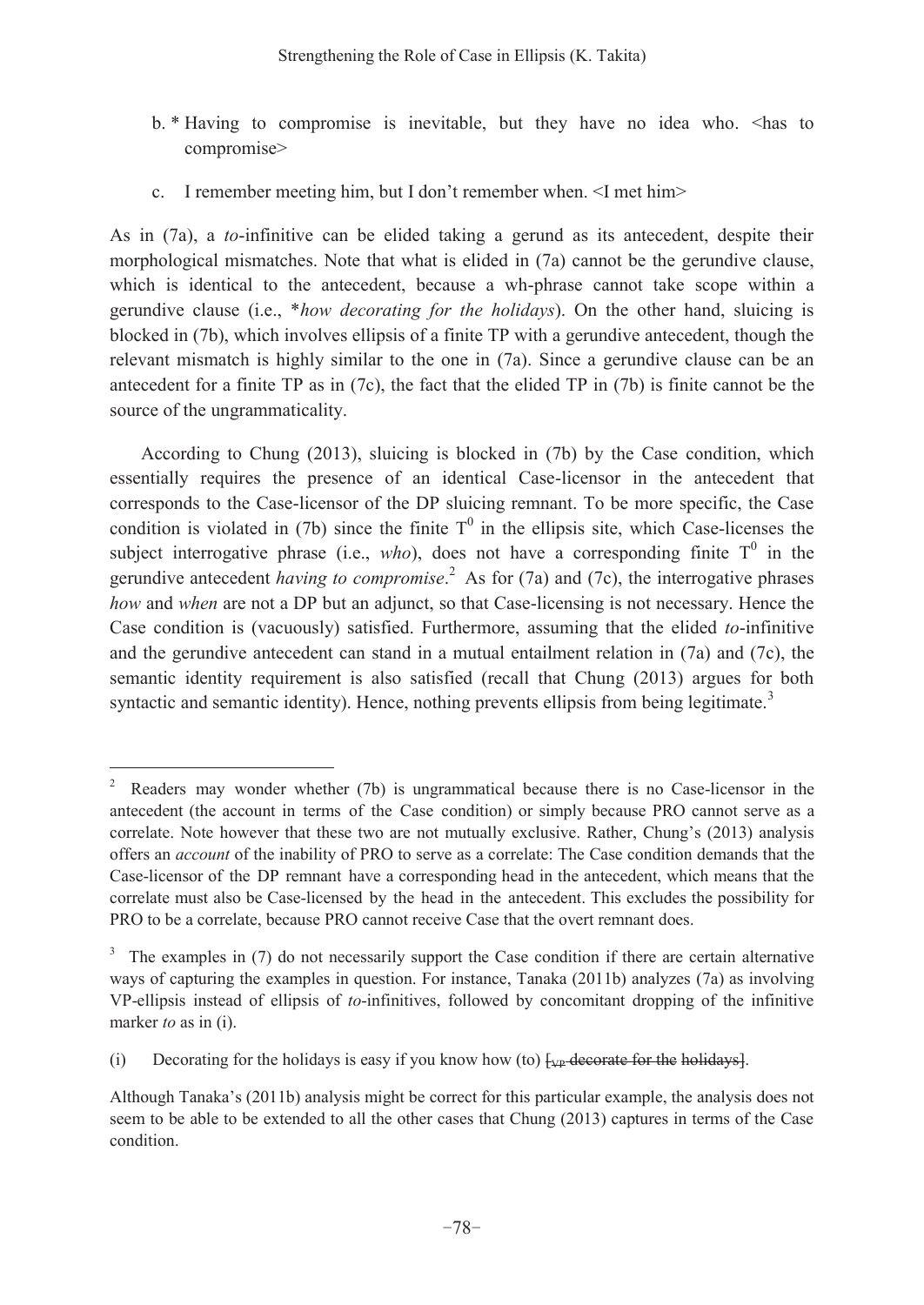Note at the same time that the argument structure condition cannot deal with the ungrammaticality of (7b). This is because the interrogative phrase in (7b), namely the sluicing remnant *who*, is an argument of *compromise*, and the gerundive antecedent involves the same predicate having an identical argument structure.

Similarly, the Case condition has nothing to say about voice-mismatched sluicing. For instance, (3b), which presumably has a structure like (8), observes the Case condition because the Case-licensor of *who* is  $T^0$  in the elided TP and the antecedent TP does include  $T^0$ <sup>4</sup>.

(8)  $*_{\text{TPA}}$  Joe<sub>i</sub>  $\lbrack r^0$  was] murdered *t*<sub>i</sub>], but they don't know who<sub>j</sub>  $\lbrack \text{TPE} + j^0 \text{-murdered him} \rbrack$ 

Since the two conditions in (2) concern disjoint sets of data, both of them are claimed to be necessary. A close scrutiny however reveals that there is a redundancy between these two conditions. Namely, there are cases that can be excluded by both of them. One such case has to do with the examples that Chung (2013) analyzes as violating the argument structure condition.

The relevant examples come from an alternation between intransitive and derived transitive verbs found in Chamorro. In Chamorro, intransitive verbs like *ekgu'* 'jealous' and *andi* 'flirt' can be turned into transitive verbs by taking the suffix  $-i$ . For instance, the first conjunct in (9a) contains the intransitive verb *ekgu'* 'jealous' and the second conjunct

 $(ii)$  a. I remember shooting the scene, but I don't remember when.

 $\overline{a}$ 

 $b.*$  I remember the shooting of the scene, but I don't remember when.

Chung's (2013) analysis (and my analysis to be proposed) should attribute the contrast found in (ii) to a semantic difference between PRO-*ing* gerunds and *Ing-of* gerunds, because the remnant is an adjunct *when* so that neither the argument structure condition nor the Case condition can exclude (iib). In fact, several researchers (Abney 1987, Grimshaw 1990, Kratzer 1996, Harley and Noyer 1997, Alexiadou 2001, and Moulton 2004, among many others) argue that PRO-*ing* gerunds contain a clausal structure where the external argument of the gerundive verb is present while *Ing-of* gerunds lack the external argument. This difference between these two kinds of gerunds with respect to the existence of the external argument has a significant effect for the calculation of semantic identity in terms of mutual entailment: A PRO-*ing* gerund but not an *Ing-of* gerund can enter a mutual entailment relationship with a finite clause because only the former has an external argument. As a result, ellipsis can be legitimate only in (iia). In this way, the contrast found in (ii) can be captured in terms of semantic identity.

<sup>4</sup> Throughout this paper I represent ellipsis as if it involved deletion, but it is not the central claim of this paper. Although the analysis to be proposed straightforwardly fits in the deletion approach, Chung (2013:31-32) discusses a potential way of implementing her analysis, on which the proposed analysis is built, under the copying approach. Hence, I do not discuss how to implement ellipsis any further.

Another objection can be raised for (7c). So-called PRO-*ing* gerunds involved in (7c) and (iia) below can be an antecedent for a finite TP, while so-called *Ing-of* gerunds cannot, as the ungrammaticality of (iib) indicates. (The examples in (ii) are cited from Tanaka 2011b.)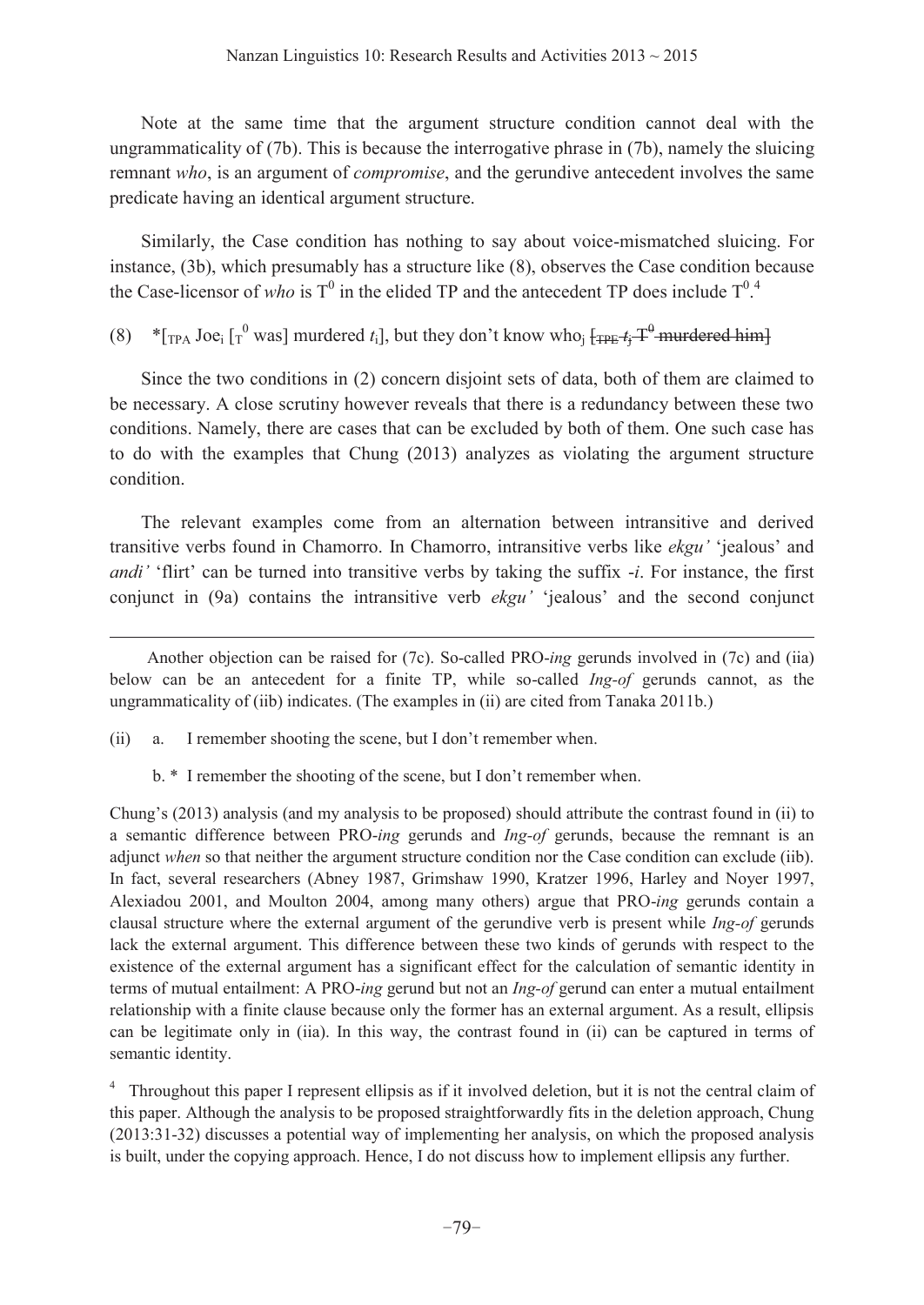contains its derived transitive version (adopted from Chung  $2013:16$ ).<sup>5</sup> These examples tell us the following two facts. First, an internal argument of the transitive version is realized as a direct object while it is marked by oblique or local case if it appears as a complement of the intransitive counterpart (e.g. *hao* vs. *nu hågu* in (9a) and *si Maria* vs. *gias Maria* in (9b)). Second, a clause containing the intransitive version and one containing its transitive counterpart are synonymous, so that negating one of them results in a contradiction (notated as  $#$ ).

- (9) a. #  $E$ kgu' vu' nu hågu, lao ti hu ekgu'i hao. AGR.jealous I OBL you but not AGR jealous.of you 'I'm jealous of you, but I'm not jealous of you.'
	- $b. # Ha$  andidi'i si Juan si Maria, lao ti um-a'andi' AGR flirt.with.PROG UNM Juan UNM Maria but not AGR-flirt.PROG si Juan gias Maria. UNM Juan LOC Maria

'Juan is flirting with Maria, but Juan isn't flirting with Maria.'

According to Chung (2013), the complements of the intransitive versions become implicit arguments when they are not overtly realized. A piece of evidence for her claim comes from the examples in (10a-b) (based on Chung 2013:16), where denying the existence of the referent of the implicit argument induces a contradiction.

|                                                              |                                   |  |  | (10) a. # Ekgu' yui', lao tåya' ha                   |    | ekgu'i.                                                                 |
|--------------------------------------------------------------|-----------------------------------|--|--|------------------------------------------------------|----|-------------------------------------------------------------------------|
|                                                              |                                   |  |  | AGR jealous he but AGR not exist WH [OBJ] jealous of |    |                                                                         |
| 'He's jealous, but there's no one that he's jealous of.'     |                                   |  |  |                                                      |    |                                                                         |
|                                                              | $b. # Um-a'andi'$ gui', lao tåya' |  |  |                                                      | ha | andidi'i<br>AGR-flirt.PROG he but AGR.not.exist WH[OBJ] flirt.with.PROG |
| 'He's flirting, but there's no one that he's flirting with.' |                                   |  |  |                                                      |    |                                                                         |

 $\overline{a}$ 

Bearing the facts above, let us consider the examples in (11), where the antecedent contains an intransitive version with an implicit complement while the ellipsis site contains its transitive counterpart (adopted from Chung 2013:18). The ungrammaticality of the examples in (11) indicates that sluicing fails.

<sup>5</sup> Glosses for Chamorro examples are: AGR = agreement, COMP = complementizer, LOC = local case,  $OBJ = objective$ ,  $OBL = oblique$ ,  $PROG = progressive$ ,  $UNM = unmarked case$ ,  $WH = wh \cdot agreement$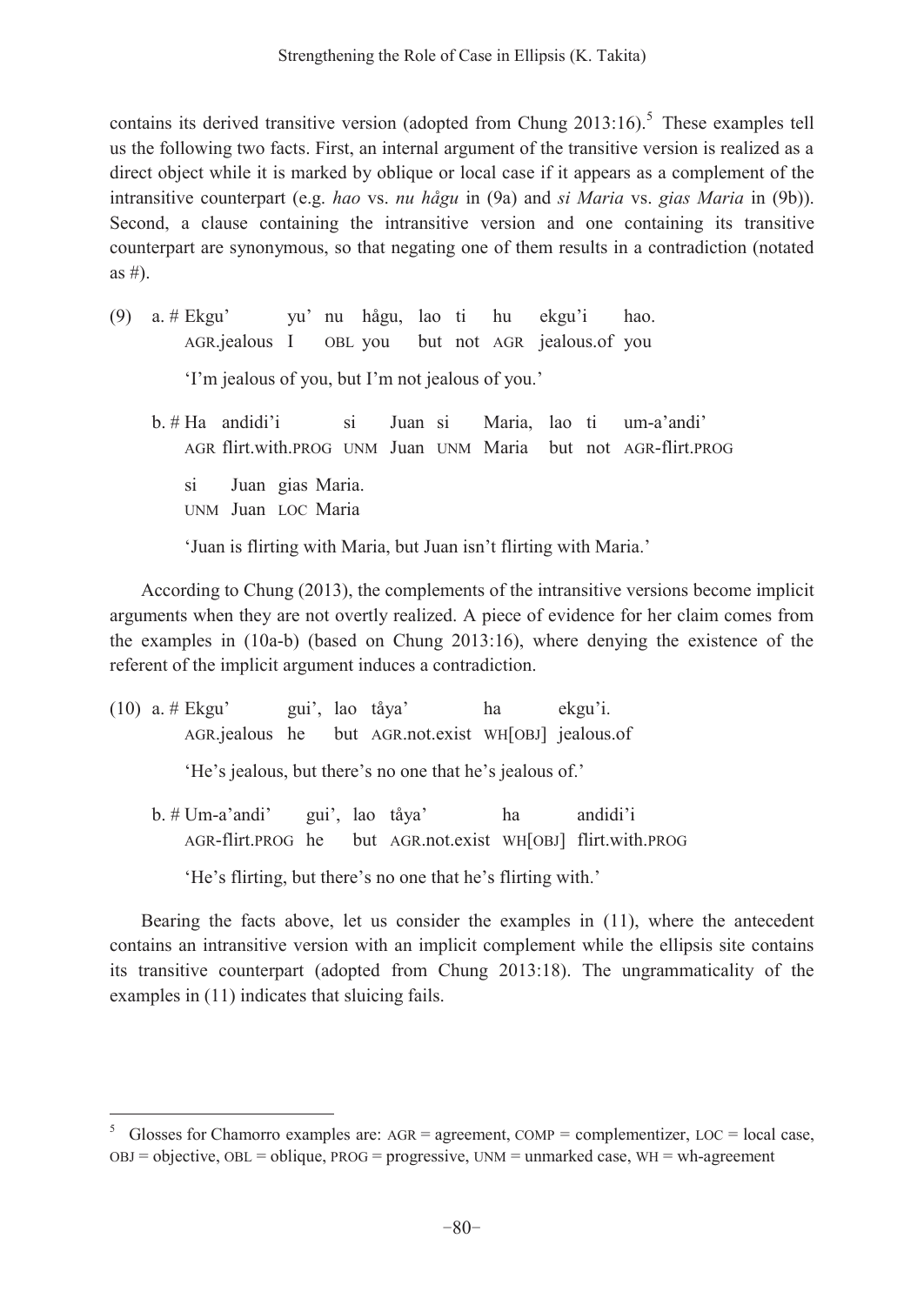- (11) a. \* Ekgu' si Joe, lao ti hu tungu' håyi. < ha ekgu' $\geq$  AGR.jealous UNM Joe but not AGR know who? WH[OBJ].AGR jealous.of 'Joe is jealous, but I don't know who.'
- b. <sup>2</sup>\* Ilek-ña na um-a'andi' i asaguå-ña, lao ti ha tungu' håyi. say-AGR COMP AGR-flirt.PROG the spouse-AGR but not AGR know who?  $\langle$  ha andidi'i> WH[OBJ].AGR flirt.with.PROG

'She said that her husband was flirting, but she didn't know who.'

According to Chung (2013), (11a-b) are ungrammatical because the intransitive version and its transitive counterpart have different argument structures. To be more specific, Chung  $(2013:17)$  represents the argument structures of the pair *andi'* and *andi'i* 'flirt (with)' as in (12). The representations in (12) illustrate that the internal argument is linked to a DP when the verb is transitive while it is linked to a PP when the verb is intransitive and that the realization of the PP is optional. This difference regarding argument structure is claimed to be crucial to the ungrammaticality of  $(11b)$ .<sup>6</sup>

(12) andi': flirter  $\langle$  flirtee> andi'i: flirter  $\langle$  flirtee> (PP) DP

 $\overline{a}$ 

At the same time, however, the examples in (11) can be considered as a violation of the Case condition, though Chung (2013) does not discuss this possibility. This is because the sluicing remnant  $h\hat{a}y$  i (11), which is a direct object of a transitive verb, should be Case-licensed by the transitive  $v^0$ , while there must be no transitive  $v^0$  in the antecedent clause because it is a intransitive clause.

The account in terms of the Case condition does not work if the Case-licensor for the optional oblique complements can be considered to be identical to the transitive  $v^0$ . An assumption that Chung (2013) makes for oblique and local case marking in Chamorro allows us to exclude this option. Following Kuroda (1965), Emonds (1985), Chung (1998) and Landau (2010), she assumes that all Chamorro DPs in the oblique or local case "are the object of null prepositions that serve as their Case licensors and dictate their morphological case  $(Chung 2013:6)$ <sup>"</sup>. The null preposition that Case-licenses an optional oblique complement is presumably different from the transitive  $v^0$ . Then, it follows that the failure of sluicing in (11) can be due to a violation of the Case condition. In this way, there arises a redundancy between the argument structure condition and the Case condition.

<sup>&</sup>lt;sup>6</sup> The ungrammaticality of (11a) should be treated in the same way, provided that *ekgu* and *ekgu* <sup>*i*</sup>  $\phi$  iealous (of)' have argument structures similar to the ones in (12), though Chung (2013) does not provide the exact argument structures of *ekgu and ekgu i* 'jealous (of)'.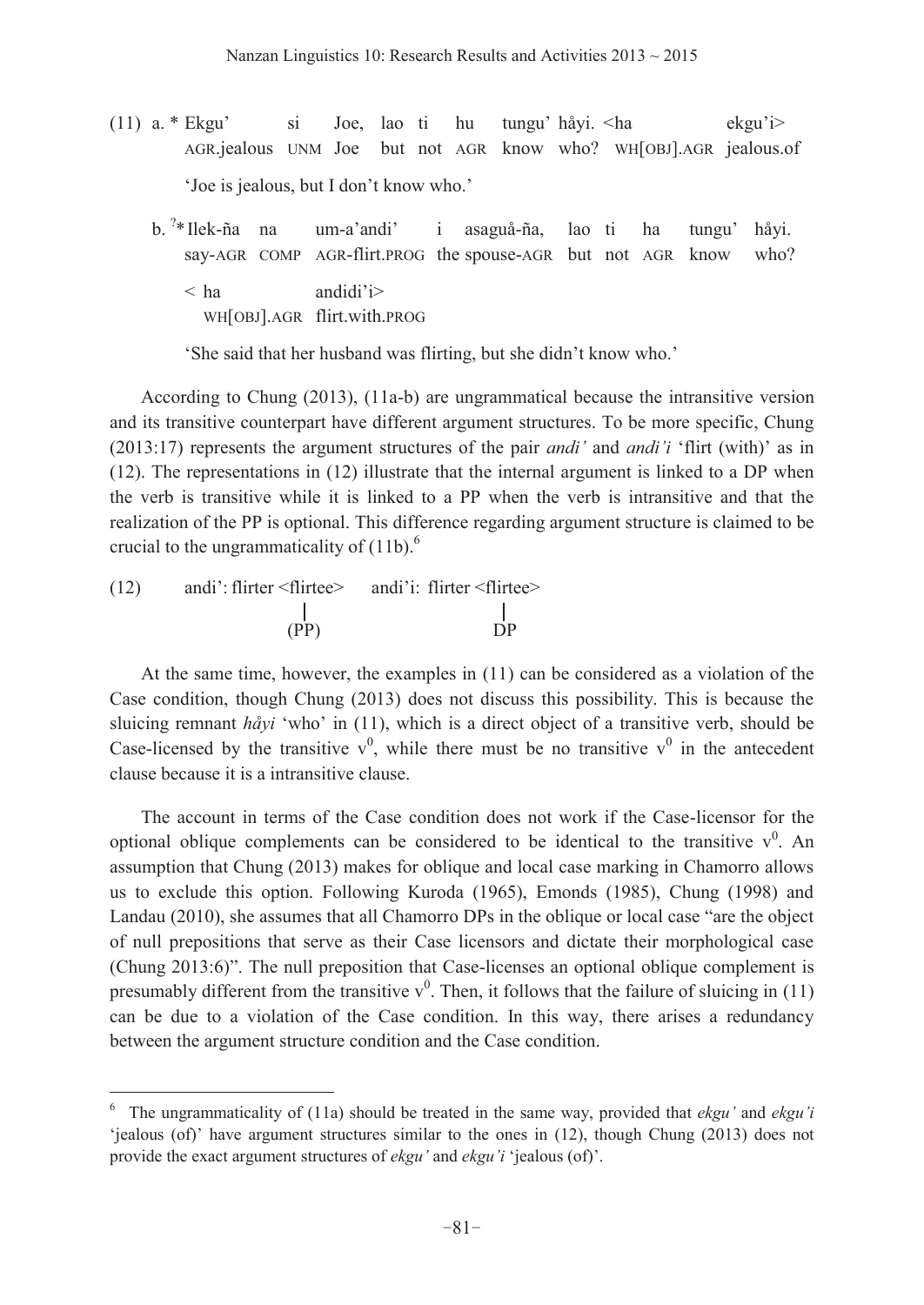Furthermore, there arises another motivation for reconsideration if we look at ellipsis constructions other than sluicing. As illustrated by the German examples in (13) (based on Merchant 2013:82), fragment answers (see, e.g., Merchant 2004 and Arregi 2010) are sensitive to voice mismatches, just like sluicing.

- (13) a. Q: Wer hat den Jungen untersucht? who.NOM has the boy examined 'Who examined the boy?' A: \* Von einer Psychologin.
	- by a psychologist.DAT

 $\lq$ (intended) (He was examined) by a psychologist.'

 b. Q: Von wem wurde der Junge untersucht? by who.DAT was the boy examined

'Who was the boy examined by?'

A: \* Eine Psychologin.

 $\overline{a}$ 

a psychologist.NOM

'(intended) A psychologist (examined him).'

Since fragment answers are sensitive to voice mismatches, it is tempting to amend the argument structure to cover them. Recall that the argument structure condition is operative for the cases where interrogative phrases are involved. In order to make the argument structure condition applicable to fragment answers, it is necessary to change its formulation so as to cover not only the cases involving interrogative phrases but also the cases with noninterrogative ones. With this modification, we can block ellipsis in (13) under the argument structure condition, because the active version of *untersuchen* 'examine' and its passive counterpart have different argument structures.

This modification leads to a problem, however. As shown in (14), VP-ellipsis allows voice mismatches (adopted from Merchant 2013:78-79).<sup>7</sup>

(14) a. The janitor must remove the trash whenever it is apparent that it should be. <removed>

<sup>7</sup> Some instances of voice-mismatched VP-ellipsis have been reported to be unacceptable (see, e.g., Tanaka 2011a and references cited therein). Following Merchant (2013), I assume that their unacceptability is due to certain extra-syntactic factors, although certain researchers claim that apparent acceptability of voice mismatches results from extra-syntactic factors (see, for instance, Frazier and Clifton 2005, Hartman 2009).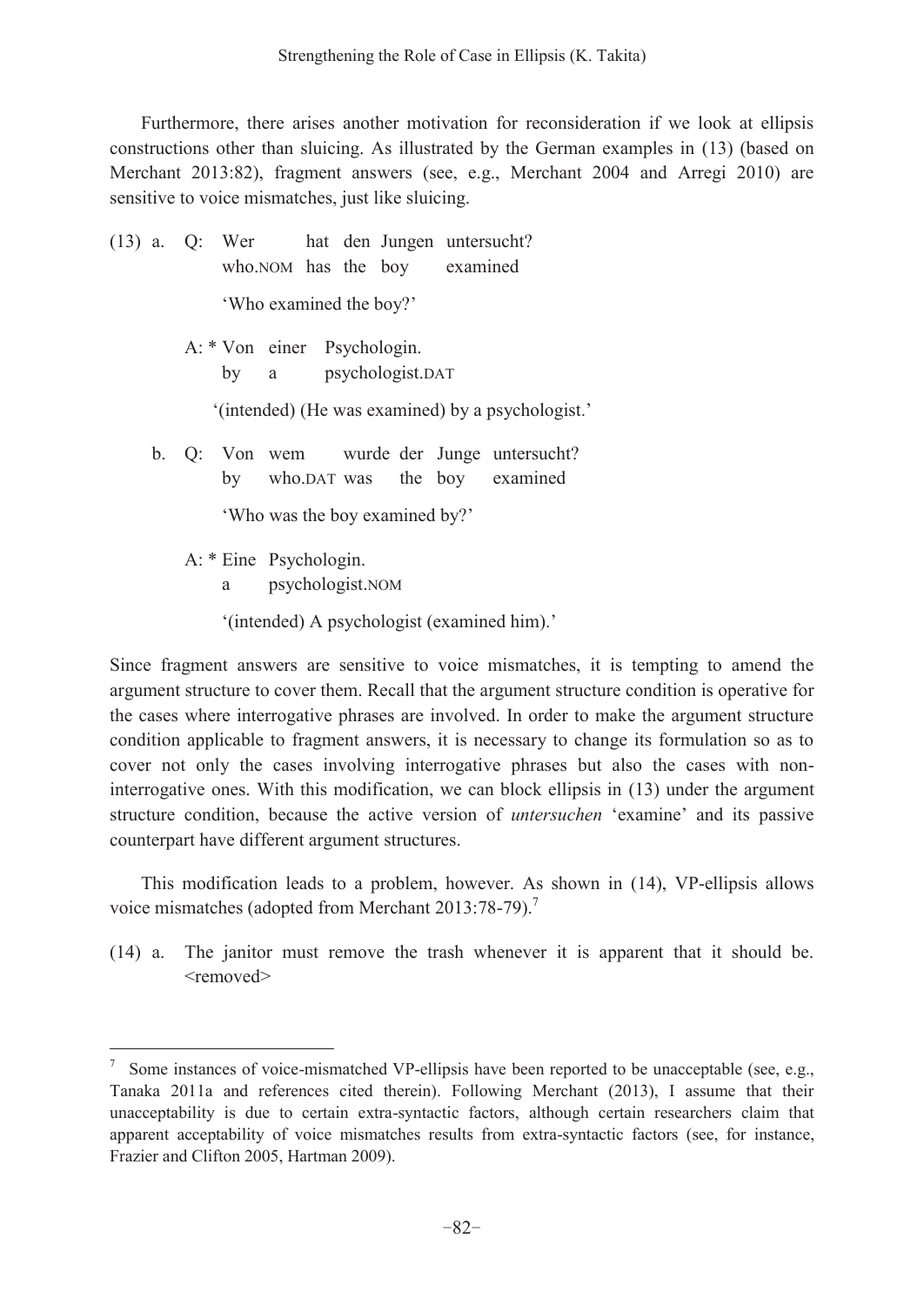b. The system can be used by anyone who wants to.  $\langle$ use it $\rangle$ 

Why is ellipsis possible even though the subject *it* in (14a), for instance, is an argument of the elided passive verb *removed* and its argument structure does not match that of the transitive verb *remove* in the antecedent? If the argument structure condition concerns only interrogative phrases as in the original formulation in (2a), one can assume that VP-ellipsis is outside the scope of it. Then, the fact that voice-mismatched VP-ellipsis is possible despite the apparent violation of the argument structure condition may not be problematic. Recall however that the argument structure condition should be extended to the cases involving noninterrogative phrases in order to cover the cases of voice-mismatched fragment answers. Hence, the argument structure condition raises an obstacle in order to accommodate the facts concerning voice mismatches under sluicing, fragment answers, and VP-ellipsis in a uniform manner<sup>8</sup>

To sum up, Chung's (2013) specific implementations of the idea of limited syntactic identity have the following two problems: (i) there is a redundancy between the Case condition and the argument structure condition; (ii) once we look at ellipsis constructions other than sluicing, there are cases where the argument structure condition must be reconsidered to accommodate them. These problems seem to raise the following question: Is there any possibility of postulating a unified notion of syntactic identity, not specific to sluicing but covering other elliptic constructions such as VP-ellipsis and fragment answers?<sup>9</sup> In Section 3, I propose an alternative implementation of the basic idea of limited syntactic identity in (1), which can provide a unified account of the facts discussed above.

# **3. Proposal**

 $\overline{a}$ 

I first propose to abandon the argument structure condition as an independent condition. This proposal immediately solves the first problem concerning the redundancy between the argument structure condition and the Case condition, simplifying the notion of syntactic identity in ellipsis. I further propose to revise the Case condition so as to cover the facts originally accommodated by the argument structure condition and the ones concerning the elliptic constructions other than sluicing. In this way, I attempt to clarify the nature of limited syntactic identity, strengthening the role of Case in ellipsis.

<sup>8</sup> Merchant's (2008, 2013) analysis of the difference between sluicing and VP-ellipsis regarding voice mismatches is reviewed in Section 3.

<sup>9</sup> It should be noted that I am not claiming that Chung (2013) does not care about elliptic constructions other than sluicing. Rather, I believe that Chung (2013) eventually attempts to answer questions like the one raised in the text. In this study, I propose a possible answer to this question, extending the idea of limited syntactic identity.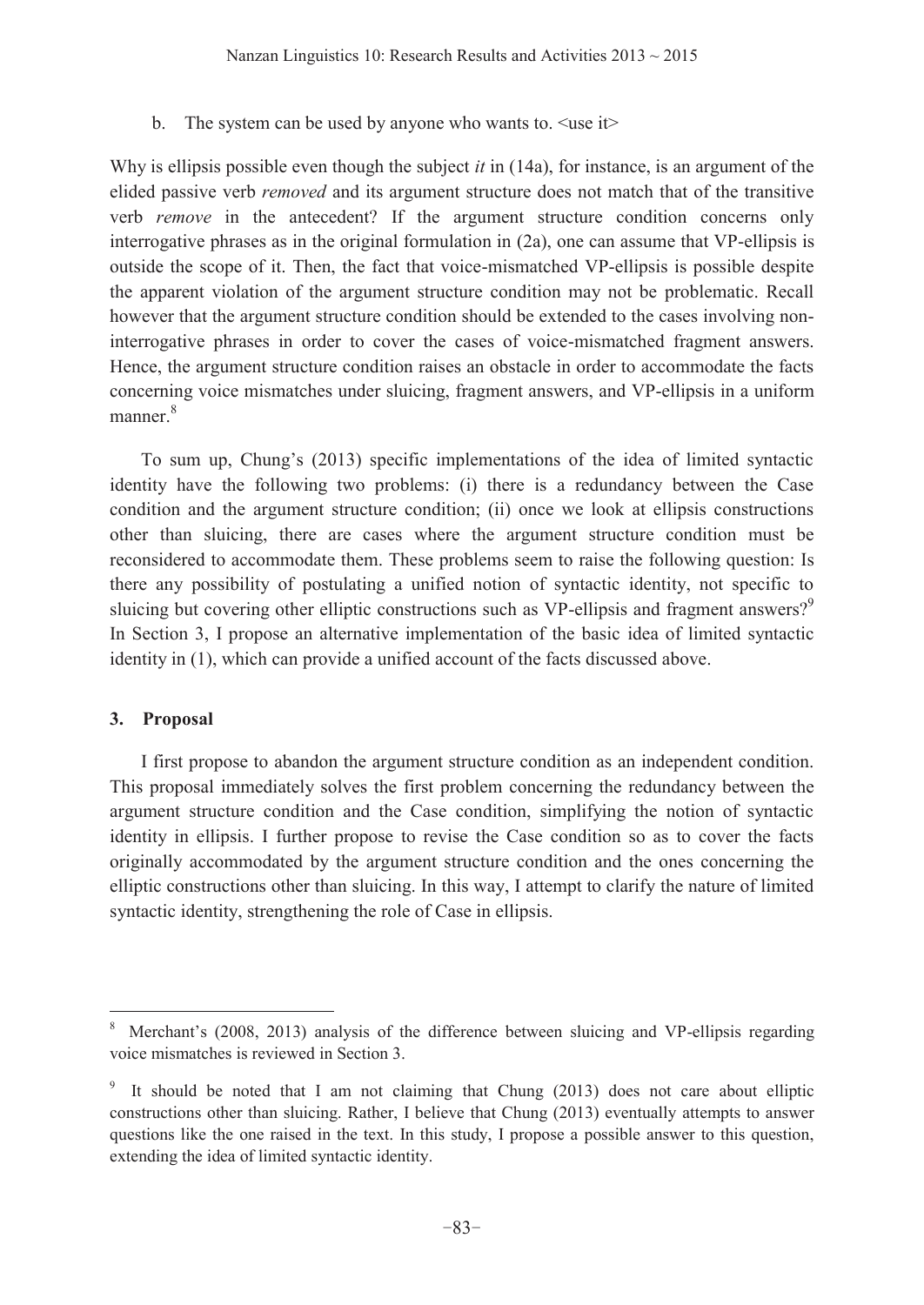As a first approximation, I propose to revise the Case condition as follows:  $10^{\circ}$ 

(15) *Case-oriented syntactic identity (preliminary)* 

If a DP is extracted from the ellipsis site, the DP must be Case-licensed in the ellipsis site by a head identical to the corresponding head that Case-licenses the correlating DP in the antecedent.

Compared to the original Case condition, the revised formulation, dubbed as *Case-oriented syntactic identity*, differs in the following two points. First, while only interrogative DPs are relevant for the original one, any types of extracted DPs are subject to this formulation. This revision is intended to accommodate the cases of VP-ellipsis and fragment answers. Second, Case-oriented syntactic identity requires not only an identical Case-licensor to be present in the antecedent (as in the original one) but also the DP Case-licensed by the Case-licensor in the antecedent to be a correlate of the extracted DP.

To see the second point more clearly, let us consider how the original Case condition and the reformulated version work differently in a stepwise fashion on the basis of (16).

(16) [Antecedent ... DP<sub>2</sub> H'Case ...] ... [... DP<sub>1</sub> ... [Ellipsis site ... 
$$
t_{DP1}
$$
 H<sub>Case</sub>...]] (order irrelevant)

In the structure  $(16)$ , where  $DP<sub>1</sub>$  is extracted from the ellipsis site, the original Case condition works as follows: First it finds the Case-licensing head of  $DP_1$  (if  $DP_1$  is an interrogative DP), notated as  $H<sub>Case</sub>$ , and then, it checks whether the antecedent contains an identical head,  $H<sub>Case</sub>$ . When  $H<sub>Case</sub>$  is present in the antecedent, the Case condition is satisfied. Case-oriented syntactic identity in  $(15)$  involves the exactly same steps up to this point. The crucial difference is that Case-oriented syntactic identity further checks whether the DP Caselicensed by  $H_{\text{Case}}^{\bullet}$ , (i.e., DP<sub>2</sub>) is a correlate of DP<sub>1</sub>. Thus, Case-oriented syntactic identity imposes a more severe restriction than the original Case condition.

Readers may wonder whether Chung's (2013) original formulation of the Case condition may (at least implicitly) imply the existence of the correlate that Case-oriented syntactic identity explicitly demands. Chung's (2013) analysis of the Chamorro antipassive (to be reviewed in Section 4.1), however, tells us that the original Case condition can be satisfied without such a correlate (see the discussion around (27) below). While the original Case condition *only* concerns the presence of the Case-licensing heads, the proposed condition cares about *both* the Case-licensing heads and their licensees (namely, remnants and their correlates).

Recall that Case-oriented syntactic identity has a wider domain of application than the

It is worth noting here that I am not claiming that the information of whether the DP in the antecedent is a correlate or not is available in syntax. Rather, it can be the case that Case-oriented syntactic identity in effect instructs the interfaces to interpret the DP as a correlate of the extracted DP.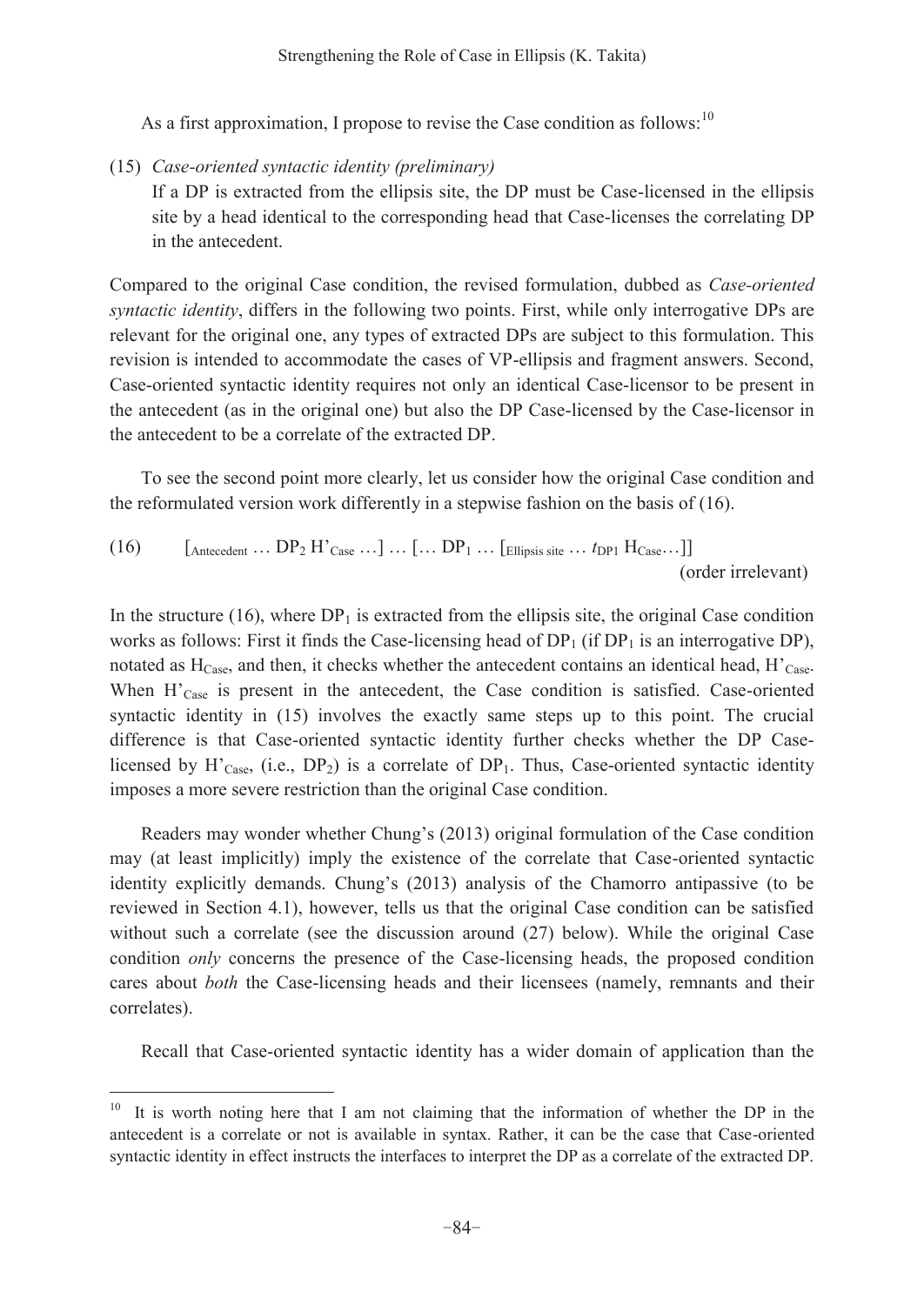original Case condition, since extracted DPs of any type, including interrogative ones, are subject to it. Furthermore, it excludes all the cases that the original one does. Case-oriented syntactic identity thus covers all the cases that the original Case condition has covered including cases like  $(7)$ . For instance, the contrast between  $(7a-b)$ , repeated here as  $(17)$ , is explained essentially in the same way as the original Case condition explains it. That is, the Case-licensor for the remnant *who* in (17b) is finite  $T<sup>0</sup>$ , which is absent from the gerundive antecedent clause, while Case-oriented syntactic identity is trivially satisfied in (17a) because the adjunct remnant *how* need not be Case-licensed.<sup>11</sup>

As for the difference between examples like (17b) and ones like (i), Martín-González (2013:5-6) argues that the problem is non-syntactic, suggesting that it is "related to the computation of possible referents for PRO," and "based on the possibility of interpreting the sluiced wh-remnant as a proper value for/a subset of the implicit correlate." That is,  $\binom{1}{1}$  is] judged unacceptable because such inferences are not readily available. *(ibid.)*" Thoms (2013) also suggests a non-syntactic treatment of the relevant examples in terms of scope.

 There is a potential way out of the apparent conflict between the proposed analysis and the nonsyntactic treatments, however. Merchant's (2004) analysis of so-called discourse-initial fragments, exemplified by (ii), gives us a clue. According to Merchant (2004), the discourse-initial fragment in (ii) has a structure like (iii), where ellipsis of the TP consisting of the pronoun *he* and the copula is licensed by the appropriate discourse context (see also van Craenenbroeck 2013a,b and references cited therein for this kind of "accommodation" and certain restrictions on it).

- (ii) [Abby and Ben are at a party. Abby sees an unfamiliar man with Beth, a mutual friend of theirs, and turns to Ben with a puzzled look on her face. Ben says:] Some guy she met at the park.
- (iii)  $\lceil \frac{1}{\text{FP}} \rceil$  some guy she met at the park<sub>i</sub>  $\lceil \frac{1}{\text{FP}} \cdot \frac{1}{\text{FP}} \rceil$

 $\overline{a}$ 

Suppose then that (17b) and (i) can have the structures in (iii). Notice that in these structures, the remnants are nominal predicates, which do not have to be Case-licensed. Hence, the issue regarding Case can be avoided. Then, if the referent of *they* in (iiib) can be computed more easily than that of *he* in (iiia), the contrast in question follows.

- (iii) a. Having to compromise is inevitable, but they have no idea [who<sub>i</sub>  $[\text{tp}$  he's  $t_i]$ ]
	- b. With all the groups fighting each other, everybody says that having to compromise is inevitable, but since nobody specifies [which groups<sub>i</sub>  $f_{\text{TP}}$  they are  $t_i$ ], ours will refuse to do so for the time being.

<sup>&</sup>lt;sup>11</sup> Martín-González (2013) and Thoms (2013) independently observe that there are cases where examples similar to (17b) become grammatical. One such example, taken from Martín-González (2013), is given in (i).

<sup>(</sup>i) With all the groups fighting each other, everybody says that *having to compromise is inevitable, but since nobody specifies which groups* <have to compromise>, ours will refuse to do so for the time being.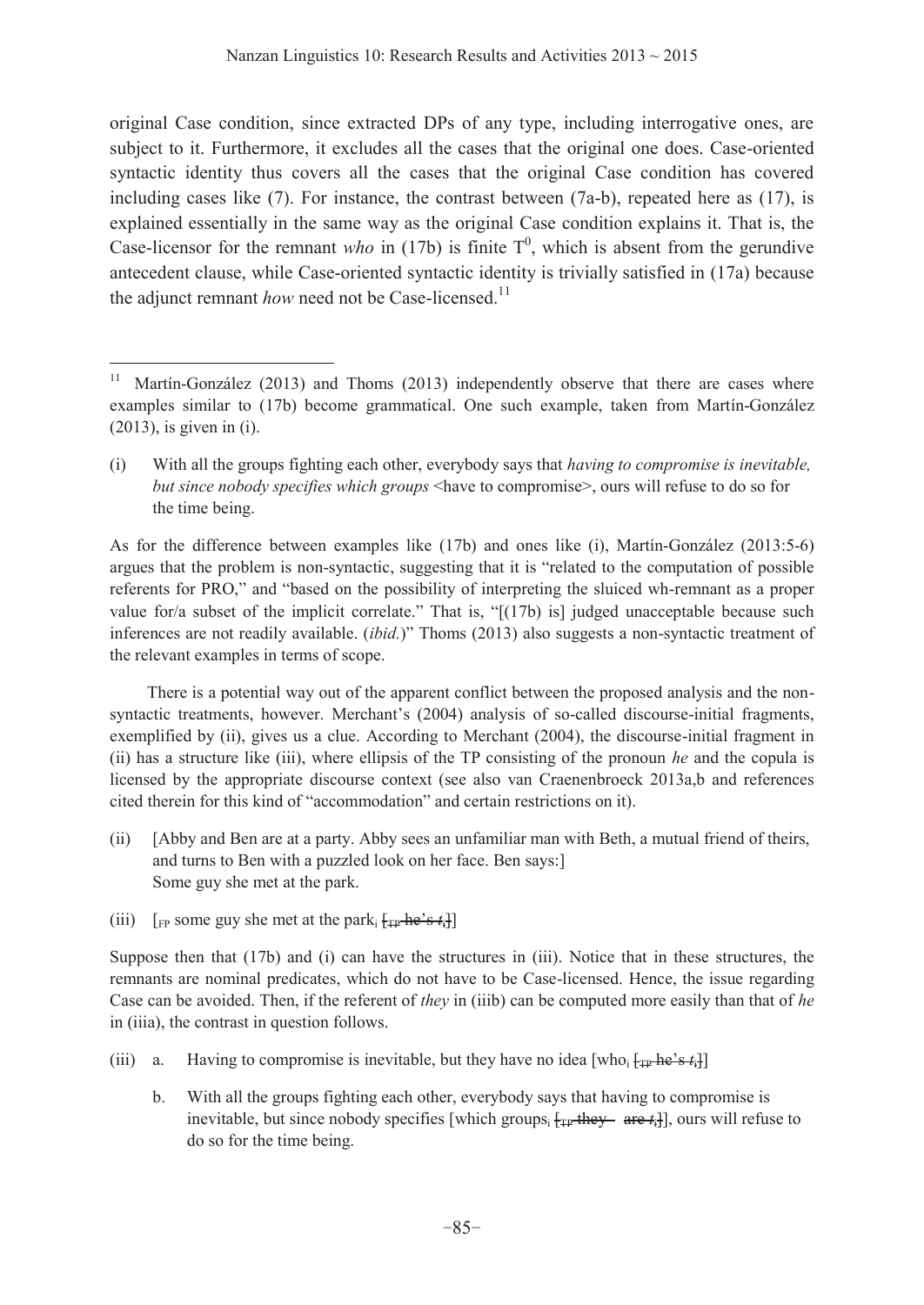- (17) a. Decorating for the holidays is easy if you know how. <to decorate for the holidays>
	- b. \* Having to compromise is inevitable, but they have no idea who. <has to compromise>

Let us consider how Case-oriented syntactic identity captures the effects of the argument structure condition. Recall that Chung (2013) analyzes the Chamorro examples in (11), repeated as (18), as a violation of the argument structure condition, based on the assumption that the derived transitive verbs and their intransitive counterparts have different argument structures (cf. (12)).

- (18) a. \* Ekgu' si Joe, lao ti hu tungu'håyi.  $\langle$ ha ekgu'i $\rangle$  AGR.jealous UNM Joe but not AGR know who? WH[OBJ].AGR jealous.of 'Joe is jealous, but I don't know who.'
- b. <sup>?</sup>\* Ilek-ña na um-a'andi' i asaguå-ña, lao ti ha tungu'håyi. say-AGR COMP AGR-flirt.PROG the spouse-AGR but not AGR know who?  $\langle$  ha andidi'i> WH[OBJ].AGR flirt.with.PROG

'She said that her husband was flirting, but she didn't know who.'

The problem is that the ungrammaticality of these examples can be accounted for not only by the argument structure condition but by the Case condition, so that there is a redundancy between these two conditions. Taking advantage of Chung's (2013) assumption that in Chamorro a DP in the oblique or local case-marking is a complement of a null preposition, I have suggested that sluicing is blocked in (18) because the wh-phrase *håyi* 'who' is Case-licensed by transitive  $v^0$ , and neither the intransitive  $v^0$  nor the null preposition can serve as its corresponding Case-licensing head. This account still holds under Caseoriented syntactic identity. At the same time, there arises no redundancy, because the argument structure condition has been abandoned as an independent condition.

Let us now turn to the voice-mismatched sluicing cases. Recall that in (8), repeated as (19),  $T^0$  in the ellipsis site Case-licenses the extracted DP *who*, and the antecedent does contain an identical  $T^0$ , satisfying the original Case condition.

This analysis thus relates the Martín-González/Thoms-type non-syntactic factors to the computation of the possible referents for the pronominal subjects of the elided copula clauses, not for PRO in the alleged finite clause antecedents (namely the materials within the angled brackets in (17b) and (i)). Notice at the same time that this analysis does not undermine the necessity of Case-oriented syntactic identity. The alleged underlying finite clauses for (17b) and (i) are equally excluded by Case-oriented syntactic identity, leaving us the copula clauses as only available underlying sources. Then, the Martín-González/Thoms-type non-syntactic factors come into play, yielding the contrast between (17b) and (i).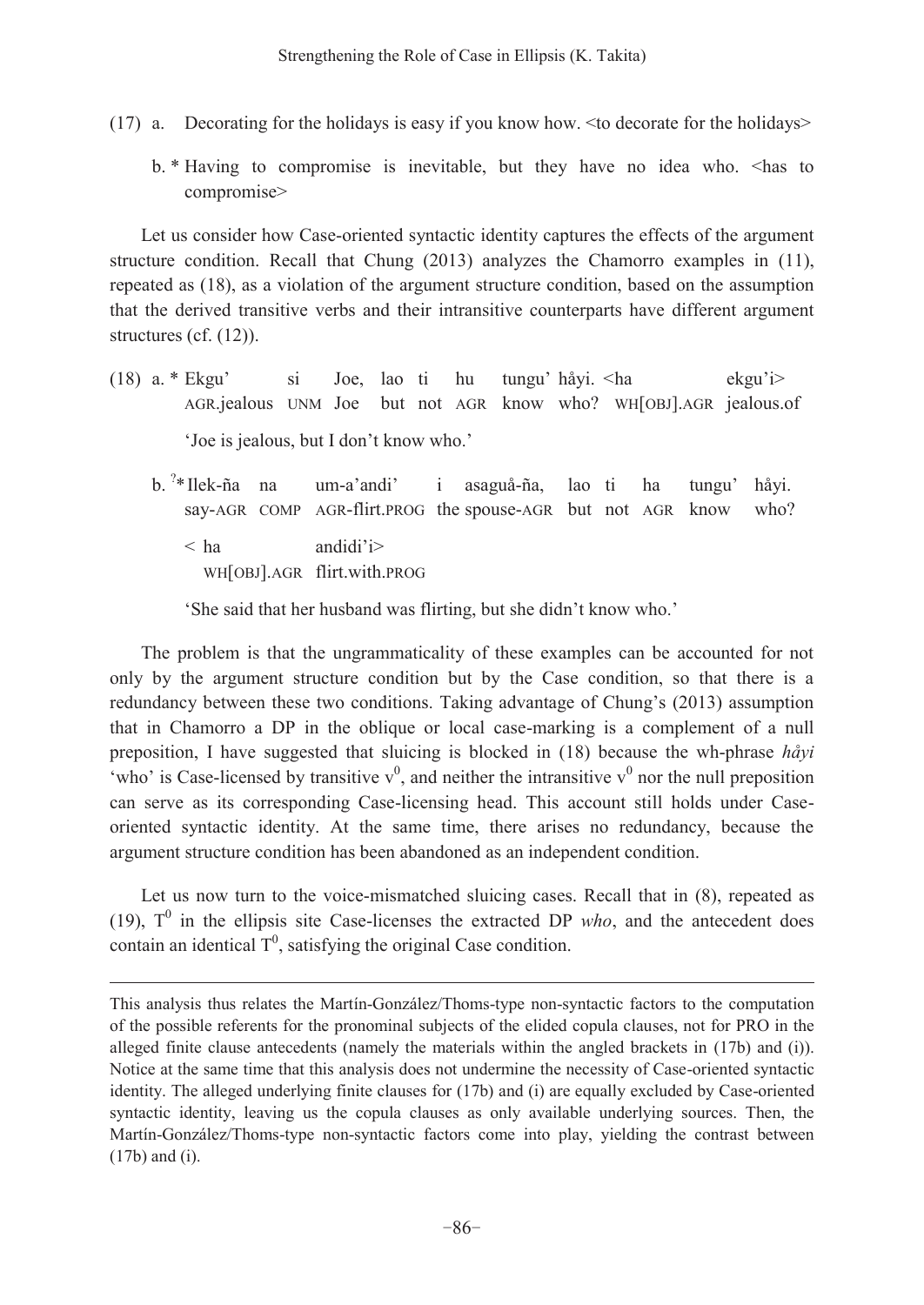(19)  $*_{\text{[TPA Joe_i [T]}}$  was] murdered *t*<sub>i</sub>], but they don't know who<sub>j</sub>  $_{\text{[TPE}} t_j T^0$  murdered him]

However, what is Case-licensed by the finite  $T^0$  in the antecedent is important for Caseoriented syntactic identity. In (19),  $T^0$  in the antecedent Case-licenses *Joe*, but it is not the correlate of *who*. Hence, Case-oriented syntactic identity is violated, so that ellipsis is blocked in (19).

The ungrammaticality of voice-mismatched fragment answers receives essentially the same analysis, given the structures in (20) for (13b) (English words and structures are used for illustration).

(20) Q: who<sub>i</sub>  $\left[\begin{matrix} 0 \\ T \end{matrix}\right]$  was]  $\left[\begin{matrix} T_{PA} \\ T_{PA} \end{matrix}\right]$  the boy  $t_T$ <sup>0</sup> examined by  $t_i$ ]

A: \*a psychologist<sub>i</sub>  $f_{\text{TPE}} t_i$  T<sup>0</sup> examined him]

 $\overline{a}$ 

In the elided TP,  $T^0$  licenses the nominative Case on the fragment, *a psychologist*, but the corresponding  $T^0$  in the antecedent does not Case-license its corresponding item, namely *who*, but the subject *the boy*. Since Case-oriented syntactic identity is not observed, ellipsis is blocked in voice-mismatched fragment answers. In this way, the revised formulation can accommodate the effect of the argument structure condition, not only on sluicing but also on fragment answers.<sup>12</sup>

What remains to be explained is the case of voice-mismatched VP-ellipsis. The rough structures of the examples in  $(14)$  are given in  $(21)$ . In  $(21a)$ , the underlying object *it* is extracted from the ellipsis site (no matter whether the elided domain is vP or VP).

- (21) a. the janitor  $\left[\begin{matrix} 0 \\ T \end{matrix}\right]$  must  $\left[\begin{matrix} 1 \\ VPA \end{matrix}\right]$  remove the trash whenever it is apparent that it<sub>i</sub>  $\begin{bmatrix} 0 \end{bmatrix}$  should] be  $\begin{bmatrix} 1 \end{bmatrix}$  be  $\begin{bmatrix} 1 \end{bmatrix}$ 
	- b. the system<sub>i</sub> can be  $[\text{vPA}$  used  $t_i]$  by anyone who wants PRO<sub>i</sub> to  $[\text{vPE} t_i]$  use it

Hence, Case-oriented syntactic identity demands (i) that the surface subject *it* be Caselicensed within the ellipsis site, (ii) that the antecedent vP contain a head identical to the one that Case-licenses *it*, and (iii) that the relevant head in the antecedent Case-license the correlate of *it*. None of these requirements is satisfied in (21a). First, *it* is Case-licensed by  $T^0$ located outside the ellipsis site; second, the antecedent vP lacks  $T^0$ ; third,  $T^0$  in the antecedent Case-licenses *the janitor*, which is not a correlate of  $it$ <sup>13</sup>. Hence, (21a) is predicted to be

<sup>12</sup> One may wonder how Case-oriented syntactic identity accommodates examples like (3a) and (13a), where the remnant is a *by*-phrase. I return to these examples in section 4.2.2.

<sup>&</sup>lt;sup>13</sup> Note incidentally that the original Case condition in (2b) (if appropriately modified so as to accommodate VP-ellipsis) also demands (i) and (ii) in the text, and neither of them is satisfied.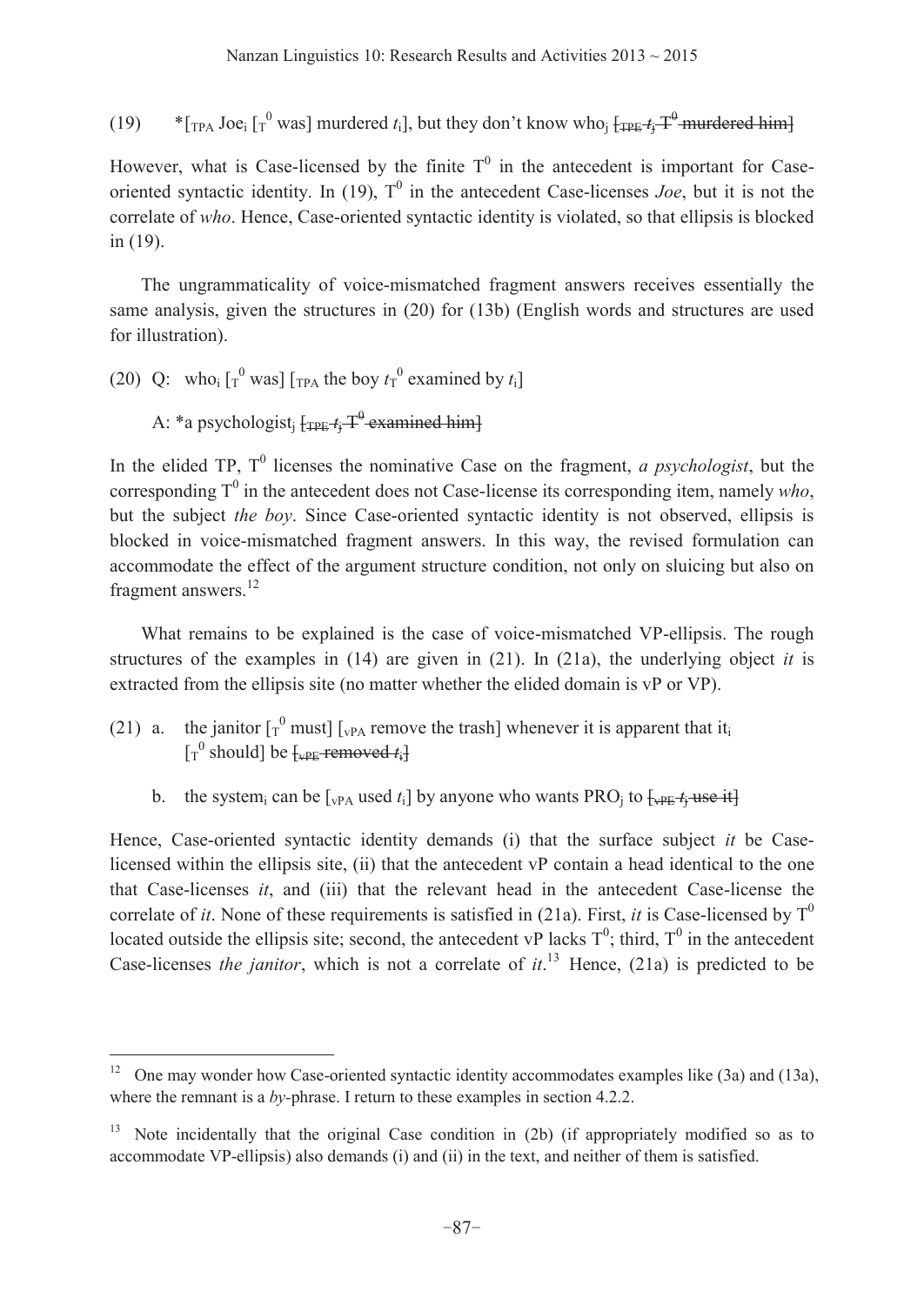ungrammatical. The same problem arises for  $(21b)$ .<sup>14</sup>

Merchant's (2008, 2013) insight about the different behaviors of various elliptic constructions with respect to voice mismatches provides a key to the solution. Arguing for the necessity of syntactic identity, Merchant (2013) proposes that a functional head Voice, which encodes the voice properties of a clause with syntactic features such as [active] and [passive] (see, among many others, Kratzer 1996 and Collins 2005), plays a crucial role. To be more specific, he assigns the following structures to an active clause and its passive counterpart, where VoiceP is located between TP and vP (*Arg* in (22b) stands for an implicit argument).

(22) a.  $[\text{TP} \text{ someone}_i [\text{voire} \text{ Voice}_i]$ <sup>0</sup> $[\text{VP} \text{ t}_i \text{ mutated} \text{Joe}]]]$ 

 $\overline{a}$ 

b.  $[\text{TP Joe}_i \text{ was } [\text{VoiceP} \text{ Voice} [\text{passive}] \text{ (by } Arg \text{ murdered } t_i]]]$ 

Then he attributes the possibility of voice mismatches under ellipsis to the difference of the structural size of the ellipsis site. Suppose that VP-ellipsis targets a constituent below VoiceP, for instance vP. Since the two vPs in (22) do not contain the information of voice, they are regarded as syntactically identical to each other. On the other hand, suppose that sluicing and fragment answers target a constituent higher than VoiceP, for instance TP. The TPs in (22) cannot count as identical to each other, however. This is because they have different syntactic specifications on  $Voice<sup>0</sup>$ . In this way he captures the difference between sluicing and fragment answers, which involve ellipsis of constituents larger than (at least) VoiceP, on the one hand and VP-ellipsis, which targets constituents below VoiceP, on the other.

As mentioned above, the crucial point of Merchant's (2008, 2013) analysis is that the structural size of the ellipsis site affects the possibility of voice mismatches under ellipsis. Bearing this in mind, let us return to the main discussion. While the VoiceP is crucial for Merchant (2008, 2013), the Case-licensor is crucial for the approach pursued in this paper.<sup>15</sup> Focusing on the structural position of the Case-licensor of the DP extracted from the ellipsis site clearly reveals the difference between (23a) and (23b): The Case-licensor is always contained in the ellipsis site in the case of sluicing and fragment answers as shown in (23a);

<sup>&</sup>lt;sup>14</sup> If VP but not vP is elided in (21b), PRO is not extracted from the ellipsis site. Then, Case-oriented syntactic identity becomes irrelevant, so the problem pointed out in the text does not arise. Meanwhile, one may say that Case-oriented syntactic identity is irrelevant for PRO, since it requires no Case (Chomsky 1981). If PRO requires null Case (Chomsky and Lasnik 1993, Marin 2001), however, it should be subject to Case-oriented syntactic identity. Furthermore, the examples in (i), taken from Merchant (2013:79-80), for instance, have overt subjects, which do require Case-licensors.

<sup>(</sup>i) a. This obviously has never been faced or solved properly before and somehow we have to. <solve it properly>

<sup>&</sup>lt;sup>15</sup> In section 4.3, I argue that Case-oriented syntactic identity readily accommodates a case that is problematic for the [active/passive] feature-based analysis.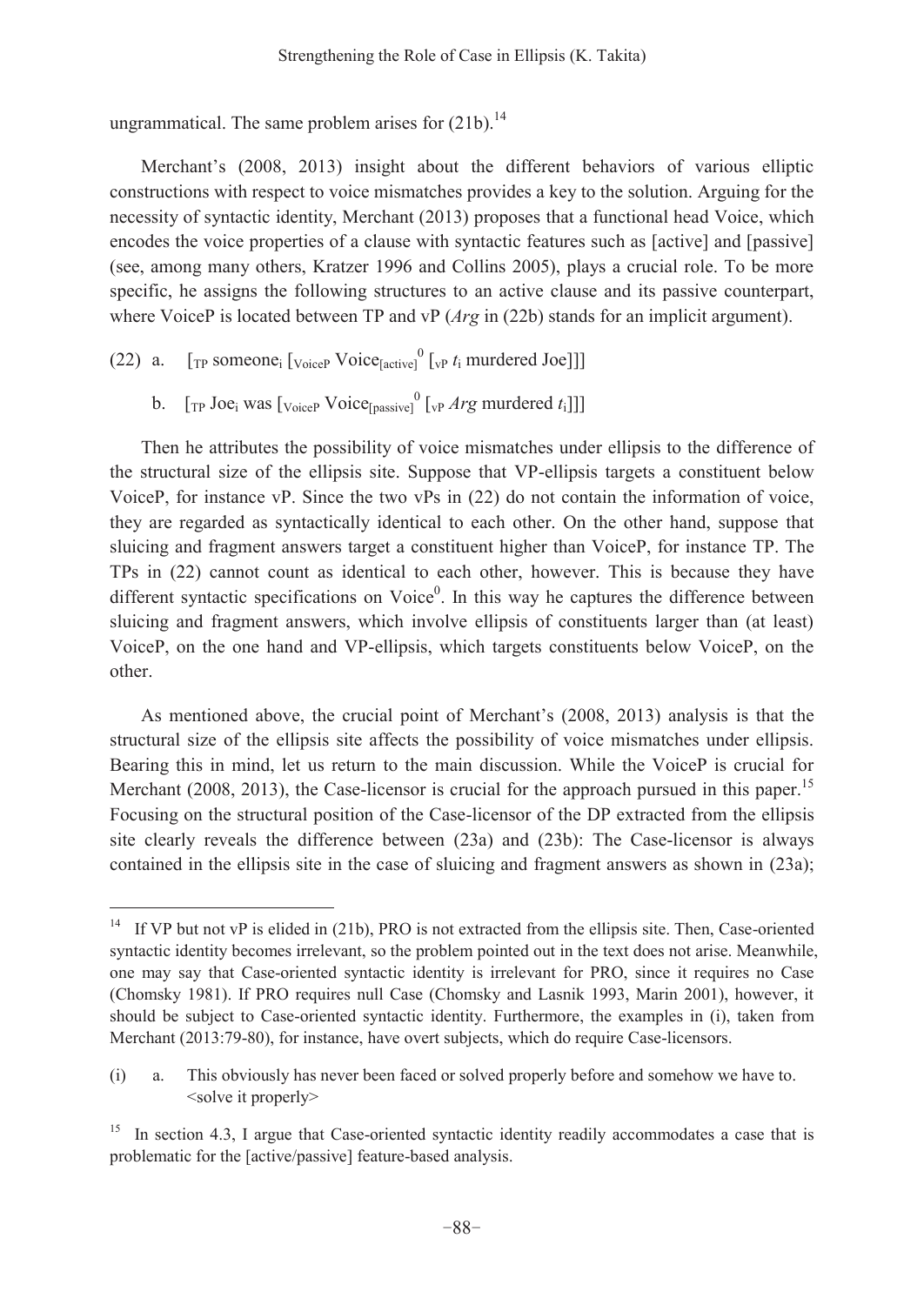on the other hand, in VP-ellipsis, the relevant Case-licensor, namely  $T^0$ , is always excluded from the ellipsis site as in (23b).

- (23) a. Sluicing/fragment answers:  $[\dots DP$   $[\text{TP}_{\text{TPE}} \dots H_{\text{Case}} \dots t \dots]$ 
	- b. VP-ellipsis: [... DP T<sup>0</sup> (= H<sub>Case</sub>)  $\{ {}_{\text{vPF}} \dots t \dots \}$ ]

Capitalizing on this difference, I propose (24) as the final version of Case-oriented syntactic identity.

### (24) *Case-oriented syntactic identity (final version)*

If a DP is extracted from the ellipsis site, and if the head that Case-licenses the DP is contained in the ellipsis site, the Case-licensing head in the ellipsis site must have an identical head in the antecedent that Case-licenses the correlating DP.

Specifically, for the condition in (24) to apply, a DP must originate from an ellipsis site while its Case-licensor must be elided. Among the structures in (23), (23a) satisfies this premise but (23b) does not. Hence, only the structure in (23b) is exempt from the application of (24). In this way, the case of voice-mismatched VP-ellipsis ceases to be problematic. Put it differently, this formulation relates the applicability of the condition to the structural position of a Case-licensor with respect to an ellipsis site. In this sense, it incorporates Merchant's (2008, 2013) insight.

The formulation in  $(24)$  is even consistent with Chung's  $(2013)$  original insight in  $(1)$ . Let me rephrase the insight as follows: Syntactic identity is required in order to ensure that the element extracted from the ellipsis site is not separated from the syntactic structures of the clause to which ellipsis applies. For Chung (2013), Case and argument structure conspire to achieve this result. Case-oriented syntactic identity, on the other hand, reduces the number of the relevant factors, taking advantage of the fact that an alternation of argument structure generally leads to an alternation of Case-licensing relation. Meanwhile, syntactic identity is *limited*: If there is no need of ensuring the connection between an extracted element and the rest of the clause, no syntactic identity is required. In cases where the Case-licensor of the extracted element is located outside the ellipsis site, including VP-ellipsis, the element in question can be integrated into the structure by the Case-licensing head. Hence, no syntactic identity is required between the ellipsis site and its antecedent. The formulation in (24) achieves this result by making it inoperative in such cases.

In this section, I have clarified the precise formulation of Case-oriented syntactic identity and the rationale behind it, resolving the two problems pointed out in Section 2. In the next section, I demonstrate that Case-oriented syntactic identity has a number of consequences. In the course of discussion, it becomes clear that the present analysis indeed completes some aspects of Chung's (2013) analysis.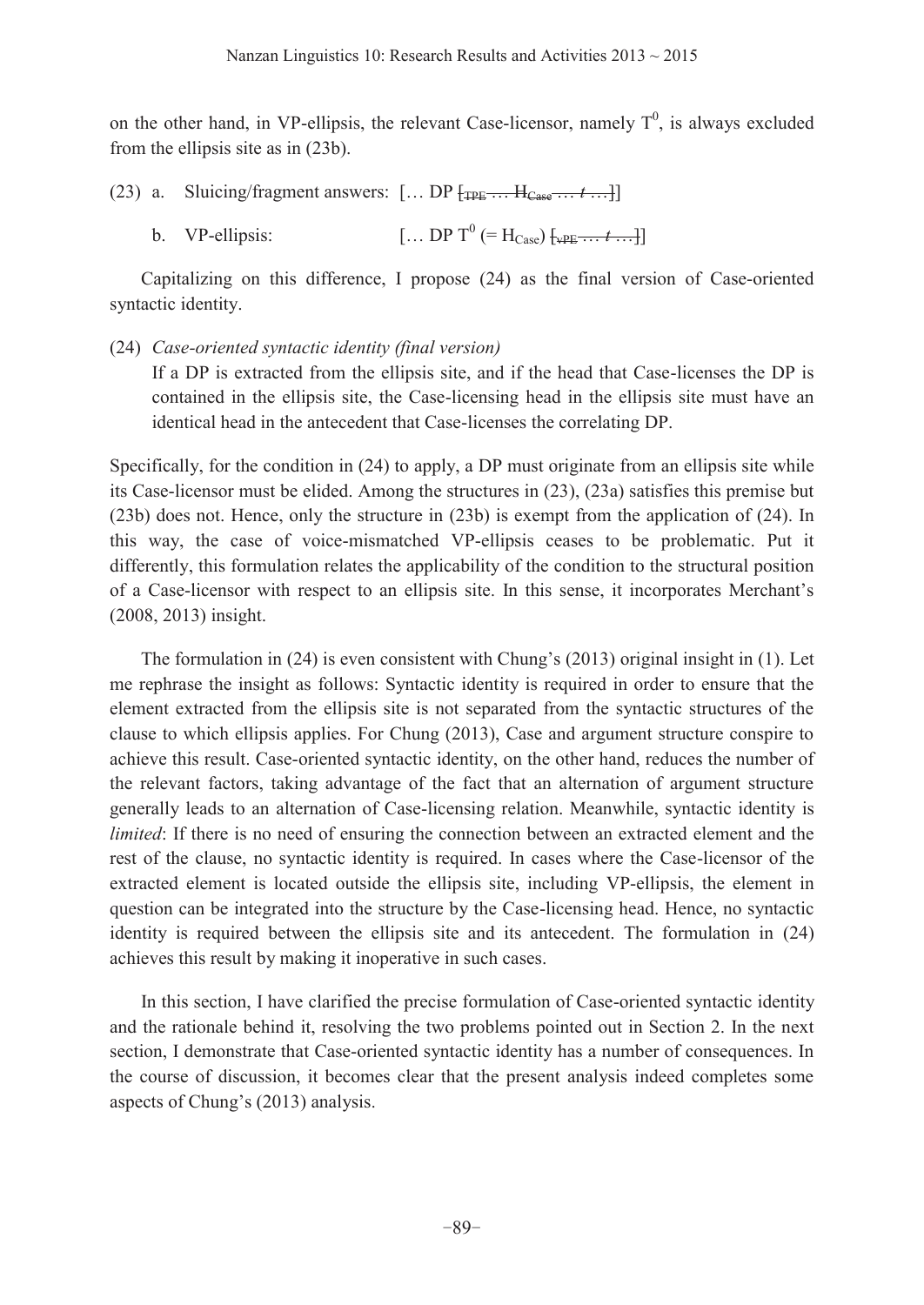# **4. Consequences**

This section demonstrates that Case-oriented syntactic identity can capture a wide range of facts in a unified manner. Specifically, I take up the following issues: Sluicing with sprouted DP remnants (Chung, Ladusaw, and McCloskey 1995; see Nakao 2009 and Chung, Ladusaw, and McCloskey 2011 for more recent treatments) (Section 4.1.); the nature of prepositions in sluicing with PP remnants and with passive *by*-phrases (Section 4.2.) and ellipsis with multiple predicates discussed by Nakamura (2013) (Section 4.3).

# **4.1. Sluicing with Sprouted DP Remnants**

The first consequence concerns what Chung, Ladusaw, and McCloskey (1995) call *sprouting*-type sluicing. This type of sluicing lacks an overt correlate, as exemplified by (25).

(25) - John ate, but I don't know what.  $\leq$ he ate $\geq$ 

Recall that Case-oriented syntactic identity requires that a correlate be present in the antecedent when the remnant is a DP. Thus, sprouting-type sluicing appears to be a problem to Case-oriented syntactic identity. I argue that it ceases to be a problem once the structure of the antecedent clause in  $(25)$  is revealed. In particular, I exploit Baker's  $(1988)$  insight about the implicit object constructions, which Chung (2013) also makes use of in her analysis of the Chamorro antipassive.

The problem that Chung (2013) aims at solving has to do with examples like (26a) (based on Chung  $2013:35-36$ .<sup>16</sup> In (26a), sluicing targets a clause containing the transitive form of *guaiya* 'love' while the verb in the antecedent has the form of antipassive, which is derived from the transitive form by attaching the prefix *man-*. 17

 $(26)$  a. Mang-guaiya si Julia, lao ti hu tungu' håyi. < ha guaiya AGR.AP-love UNM Julia but not AGR know who? WH[OBJ].AGR love 'Julia loves (someone), but I don't know who. <she loves>'

<sup>16</sup> Additional glosses are:  $AP =$  antipassive. See also footnote 5.

<sup>&</sup>lt;sup>17</sup> Following Chung (2013:36-39), I do not discuss an alternative possibility that the ellipsis clause contains the antipassive version of the verb in question. The discussion below in the text reveals that Chung's (2013) analysis and mine do not differ in that both of them exclude the possibility in question. This is because both analyses assume that the remnant  $h\hat{a}yi'$  who' in (26a) would be Case-licensed by a preposition if the ellipsis clause contained an antipassive verb (see (27b)/(28b)). Since there is no corresponding preposition in the antecedent that involves an antipassive vP without an overt oblique complement (see (27a)/(28a)), ellipsis should be prohibited, contrary to fact.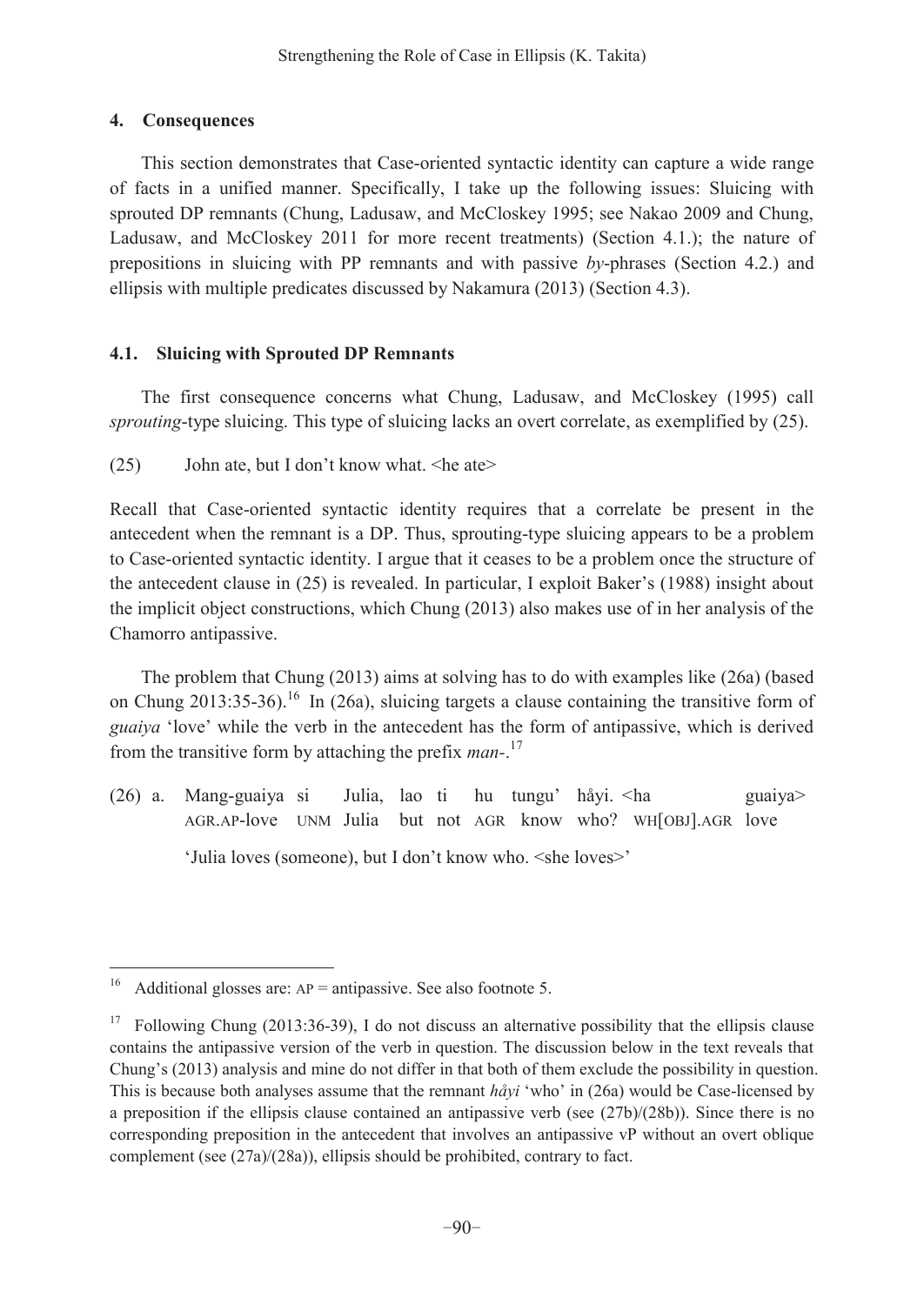b. Mang-guaiya hao as Pedro. AGR.AP-love you OBL Pedro 'You love Pedro.'

Antipassive verbs optionally take an oblique complement corresponding to the object of the source verb as in (26b). Given this, Case-licensing configurations are different in the ellipsis site and its antecedent in  $(26a)$ . Hence, the grammaticality of  $(26a)$  challenges Chung's (2013) analysis (and Case-oriented syntactic identity as well).

To resolve this problem, Chung (2013) proposes, partly based on Baker (1988), that *man*is the realization of  $v^0$  in an antipassive clause and the verb *guaiya* 'love' takes no complement in an antipassive vP as in (27a). Furthermore, when an oblique phrase like *as Pedro* appears, it is analyzed as a PP adjoined to VP as in (27b). She then assumes that  $v^0$  in (27) has a potential of Case-licensing, following Rothstein (1992), even when there is no DP that enters a Case-licensing relation with it, and that the argument structure of an antipassive verb is identical to that of its transitive counterpart. For Chung (2013), these assumptions suffice to satisfy the conditions in (2).



One problem still remains for Case-oriented syntactic identity, because there is no correlate in (27a). The solution pursued here actually revives Baker's (1988) insight that *man*is a noun, which serves as a complement of the verb and then undergoes incorporation to the verb. Rephrasing this insight in more recent terms, I propose that *man-* is generated as the object of *guaiya* 'love' and Case-licensed by  $v^0$ , which is identical to the one appearing in a transitive clause, as in (28a).

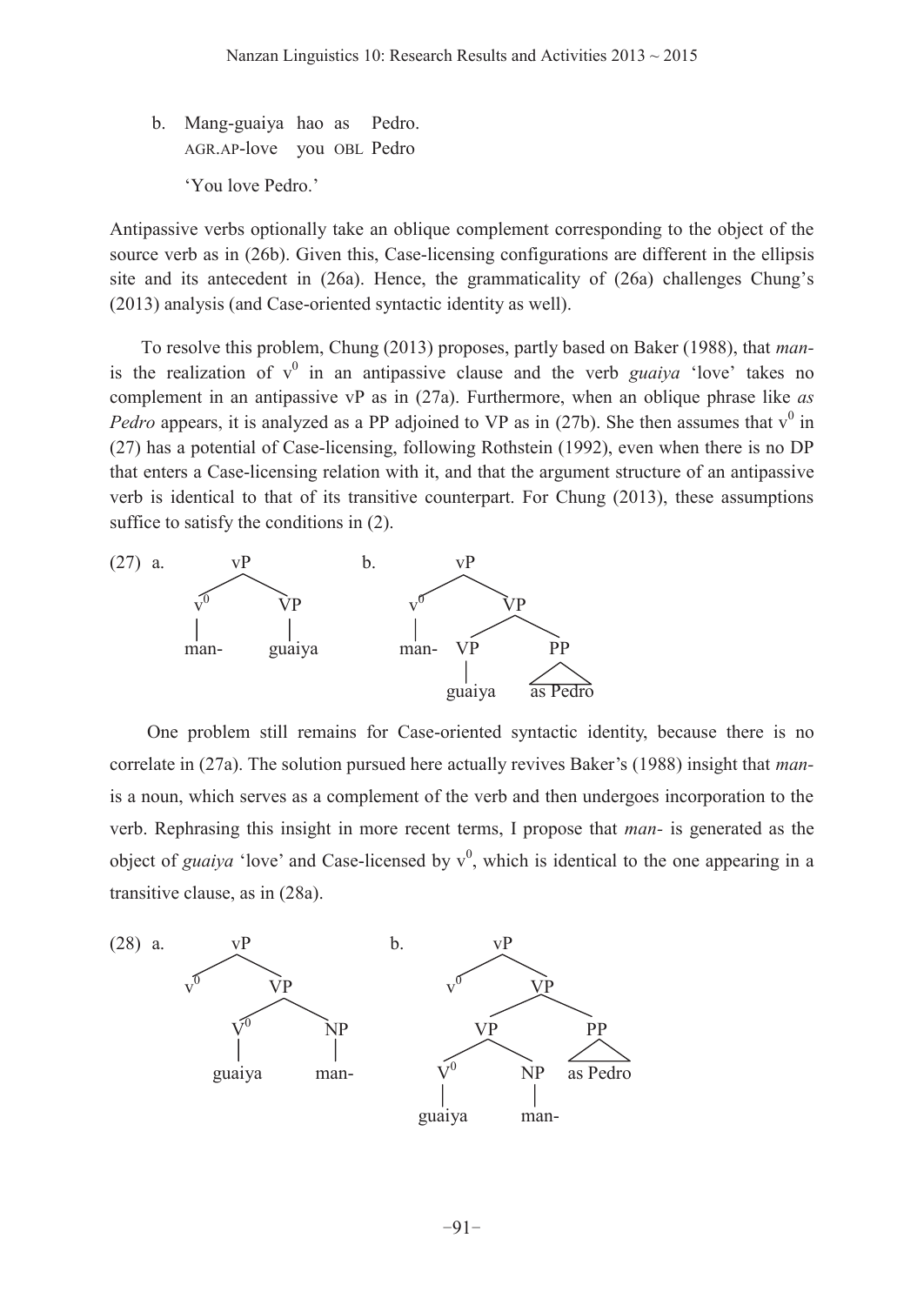When an oblique phrase appears, I follow Chung (2013) in that the oblique phrase is an adjunct, but unlike her I assume *man-* serves as a complement as in (28b), as originally suggested by Baker (1988). Finally *man*-cliticizes onto  $v^0$  (or  $V^0$ ), yielding the surface form in both cases. The problem regarding  $(26a)$  is now resolved. Since the transitive  $v^0$  Caselicensing  $h\partial x^i$  'who' does have an identical counterpart in the antecedent, and the  $v^0$  in the antecedent Case-licenses *man*-, which indeed counts as a correlate of *håyi* 'who'.

Applied to the case of sprouting-type sluicing, the grammaticality of (25) readily follows. As shown by the vP in the antecedent in (29), the main difference between English and Chamorro is that the element in question is not overtly realized in the former, as indicated by  $\varnothing$  (I leave it open whether  $\varnothing$  undergoes cliticization).

(29) [TPA John T<sup>0</sup> [vP v 0 [VP DWH@@@EXW,GRQ¶WNQRZZKDWj [TPE he [vP v <sup>0</sup> [VP ate *t*j]]]

Case-oriented syntactic identity is satisfied because both the ellipsis site and its antecedent contain  $v^0$ , and there is in fact a correlate of *who*, namely  $\emptyset$ . Hence, the sprouting-type sluicing is not a problem anymore. This analysis thus supports Baker's (1988) idea in a particular way.

# **4.2. Case, Prepositions, and Passive** *By***-Phrases**

# **4.2.1. Case and Prepositions**

The second consequence to be discussed has to do with the nature of certain prepositions. Let us start the discussion by looking at the examples in (30), adopted from Chung (2013:28- 29) (see also Chung 2006). According to Chung (2013), the Case condition rules out (30a) but not (30c), because the Case-licensor of *who*, namely the preposition *of*, is absent from the antecedent in (30a) while it is present in (30c). As for (30b), the Case condition is irrelevant because the interrogative phrase in question is a PP *of who*. Case-oriented syntactic identity captures this paradigm in the same way.

(30) a. \* They're jealous, but it's unclear who.  $\lt$ they're jealous of>

- b. They're jealous, but it's unclear of who.  $\lt$ they're jealous>
- c. They're jealous of someone, but it's unclear who.  $\lt$ they're jealous of>

The paradigm given in (31) discussed by Merchant (2013) appears to be problematic for Case-oriented syntactic identity. The examples in (31) are built on the alternation illustrated in (32).

(31) a. \* They embroidered something with peace signs, but I don't know what on.  $\leq$  they embroidered peace signs>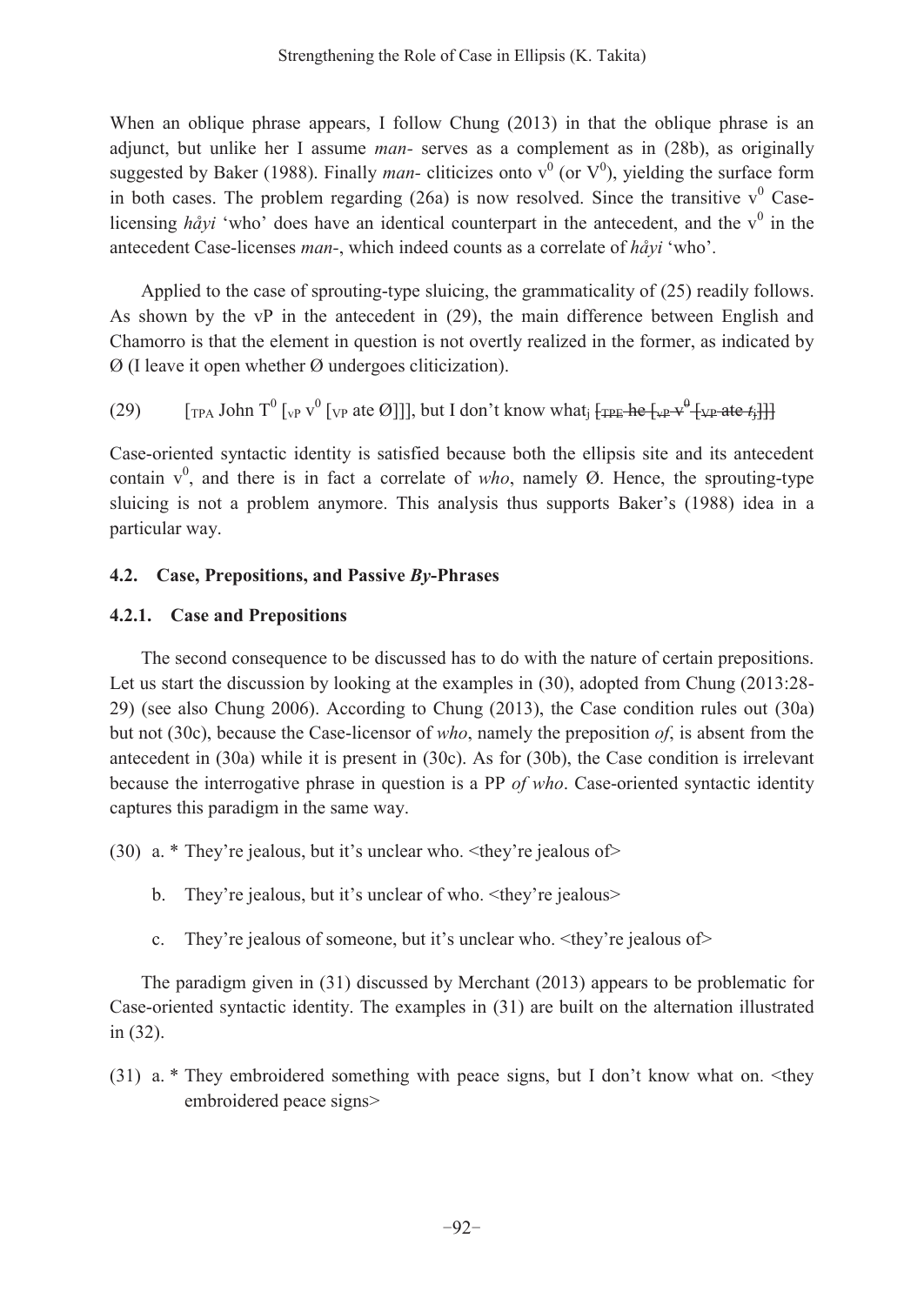- b.  $*$  They embroidered something on their jackets, but I don't know with what.  $\lt$ they embroidered their jackets> (based on Merchant 2013:100)
- (32) a. They embroidered something with peace signs.
	- b. They embroidered peace signs on something. (Merchant 2013:99)

The point is that ellipsis is blocked in (31), although the sluicing remnants are PPs. Note that the argument structure condition, which we have abandoned, can capture the paradigm in (31), provided that the argument structures of *embroider* are different from each other in (32a) and (32b).

Merchant's (2013) analysis of (31) in fact provides a key to the solution, however. He assumes that verbs like *embroider* involve a series of specialized  $v^0$ s. Specifically, he analyzes the vP in the antecedent and the one in the ellipsis site in (31a) as having the structures in (33a) and (33b), respectively, where  $v_{trans}^0$  introduces an external argument (following Kratzer 1996),  $v_{\text{obj}}^0$  introduces an object (following Jelinek 1998), and  $v_{\text{with}}^0$ introduces an oblique argument marked with a preposition (following Anagnostopoulou 2003 and Pylkkänen 2008).

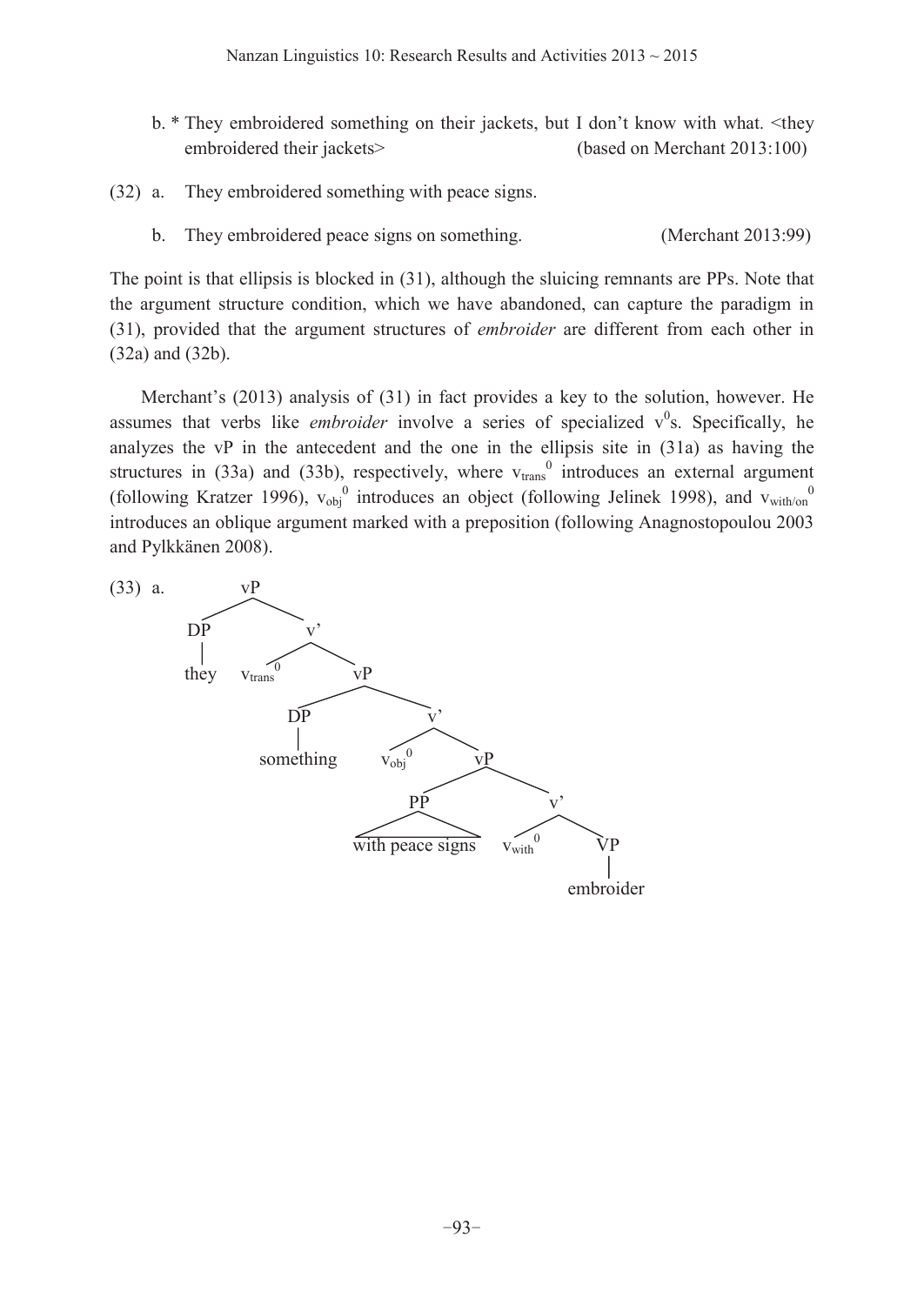

Particularly of importance for the present study is the claim that "[heads like  $v_{\text{with/or}}^0$ ] will be coded as selecting the appropriate preposition; for example,  $[v_{with}^0]$  selects a PP headed by *with*, and so on" (Merchant 2013:100). The ungrammaticality of  $(31)$  readily follows under Case-oriented syntactic identity if this selectional relation between  $v^0$  in question and a PP can be taken as a "Case-licensing" relation, specifically an inherent Case-licensing relation (cf. the treatment of *of* in Chomsky 1981).<sup>18</sup> That is, for example in  $(31a)$ , the extracted phrase *on what*, even though it is a PP, is necessarily Case-licensed by  $v_{on}^0$  in the ellipsis site, which in turn requires the antecedent vP to contain an identical  $v^0$ . Hence, the clause having (33a) as its part cannot serve as an appropriate antecedent, blocking ellipsis.

Recall that (30b), repeated as (34a), is claimed to be exempt from Case-oriented syntactic identity because the remnant *of who* requires no Case-licensor.

(34) a. They're jealous, but it's unclear of who.  $\lt$ they're jealous>

 $\overline{a}$ 

b. they're jealous  $\mathcal{O}_{\text{of}}\,\mathcal{O}_{\text{DP}}$ , but it's unclear of who<sub>i</sub>  $\varphi_{\text{TP}}$  they're jealous  $t_i$ 

If the preposition *of* were also selected by a designated  $v^0$  ( $v_{of}^0$ , for instance), (34a) would be ungrammatical because the antecedent does not have a corresponding overt element. It is not possible to postulate a null counterpart of the preposition in the antecedent as in (34b), either (the null counterpart of *of* is notated as  $\mathcal{O}_{of}$  and  $\mathcal{O}_{DP}$  stands for the implicit correlate that  $\mathcal{O}_{of}$ selects). This is because such a null preposition incorrectly allows (30a), repeated as (35a), to observe Case-oriented syntactic identity, rendering it grammatical. That is, postulating such a null element yields the structure (35b).

<sup>&</sup>lt;sup>18</sup> The Case-licensing relation can also be state as follows: The DP complement of the relevant PP receives inherent Case from  $v^0$  via the preposition.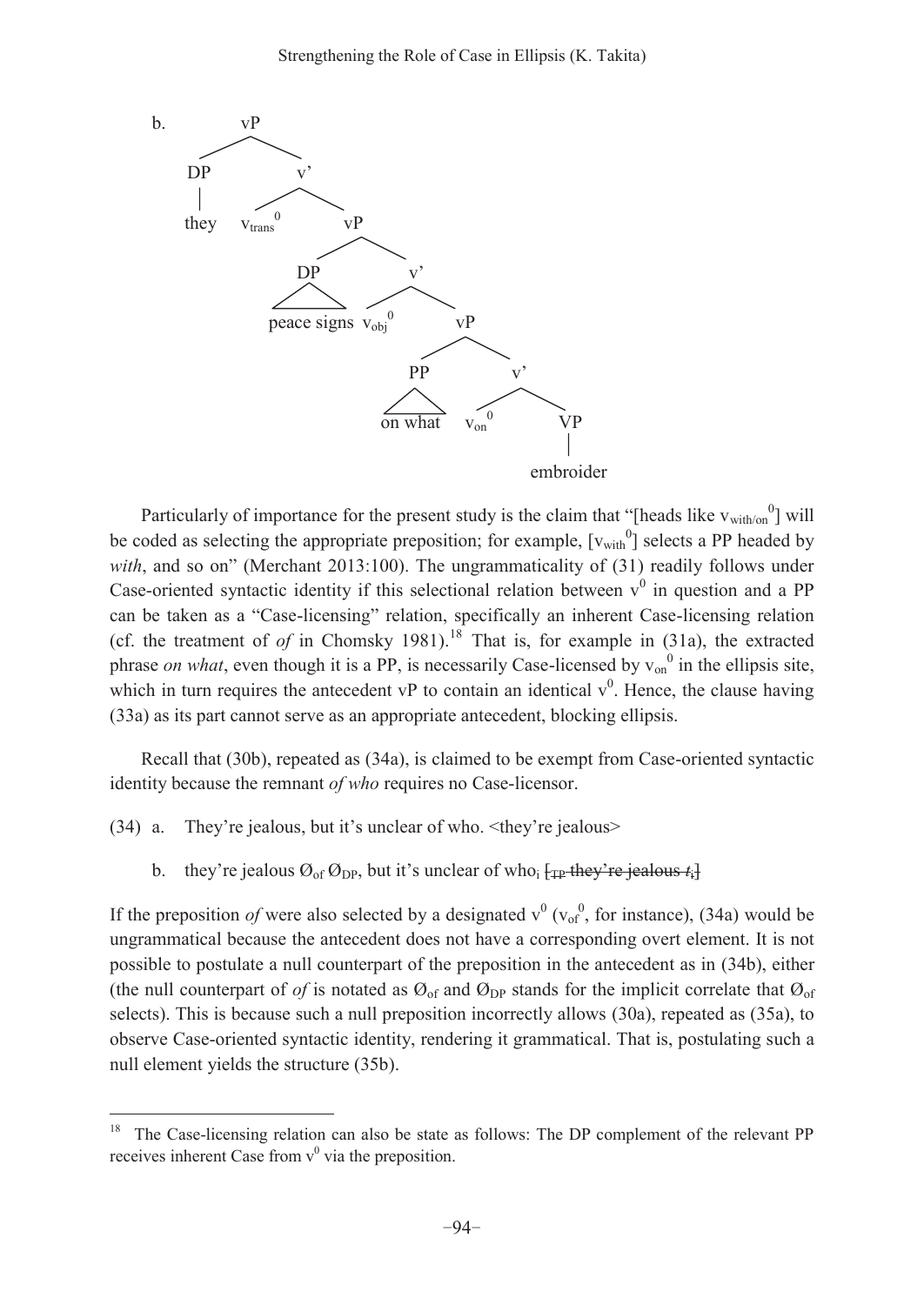(35) a. \* They're jealous, but it's unclear who.  $\lt$ they're jealous of>

b. they're jealous  $\mathcal{O}_{\text{of}}\,\mathcal{O}_{\text{DP}}$ , but it's unclear who<sub>i</sub>  $\frac{1}{\# \text{P}}$  they're jealous of  $t_i$ 

In (35b), the Case-licensor of the remnant *who*, namely *of*, can have a corresponding null preposition in the antecedent that Case-licenses the implicit correlate. Hence, there must be an independent way of distinguishing cases like (31) from ones like (30).

Levin's (2006) analysis of object alternation in terms of *event simplicity* provides a key to this issue. As shown in (32), triadic predicates like *embroider* have alternative realizations of their VP-internal arguments. Levin (2006) argues that such an alternation is possible because predicates like *embroider* have a simple event structure of the form [x ACT<*MANNER*>]. On the other hand, predicates that do not exhibit such alternations are claimed to have more complex event structures which consist of at least two subevents. As shown in (36) and (37) (based on Levin 2006:5-6), predicates like *fill* and *obtain* do not allow object alternation, and they are analyzed as having complex event structures.

(36) a. Shannon filled the bag with the groceries.

 $\overline{a}$ 

- b. \* Shannon filled the groceries into the bag.
- (37) a. Alex obtained the rare metal from Transylvania.
	- b. \* Alex obtained Transylvania of the rare metal.

Merchant (2013) exploits this idea, and proposes the structures in (33), where a series of v 0 s but not the verb *embroider* itself select internal arguments. 19 Unlike *embroider*, predicates like *fill* and *obtain*, which do not allow object alternations due to their complex event structures, behave differently with respect to sluicing, as shown in (38). The examples in (38) involve sprouted PP remnants, and they allow sluicing, just like (30).

- $(38)$  a. Shannon filled the bag, but I don't know with what.  $\leq$ Shannon filled the bag>
	- b. Alex obtained the rare metal, but I don't know from where. <Alex obtained the rare metal>

The *embroider*-type predicates thus can be distinguished from the *jealous*-type predicates in terms of the availability of alternative realizations of its internal arguments, which is ultimately related to the type of its event structure. If it allows alternative realizations, its PP arguments are licensed by designated  $v^0$ s, and hence, sensitivity to Case-oriented syntactic identity emerges. In this sense, *jealous* is not suitable to compare with *embroider*, because it has only one internal argument (hence no alternation to begin with). Among the predicates

<sup>&</sup>lt;sup>19</sup> Merchant (2013) actually refers to Levin (2003), which I could not have an access to, but I believe it is an earlier version of Levin (2006).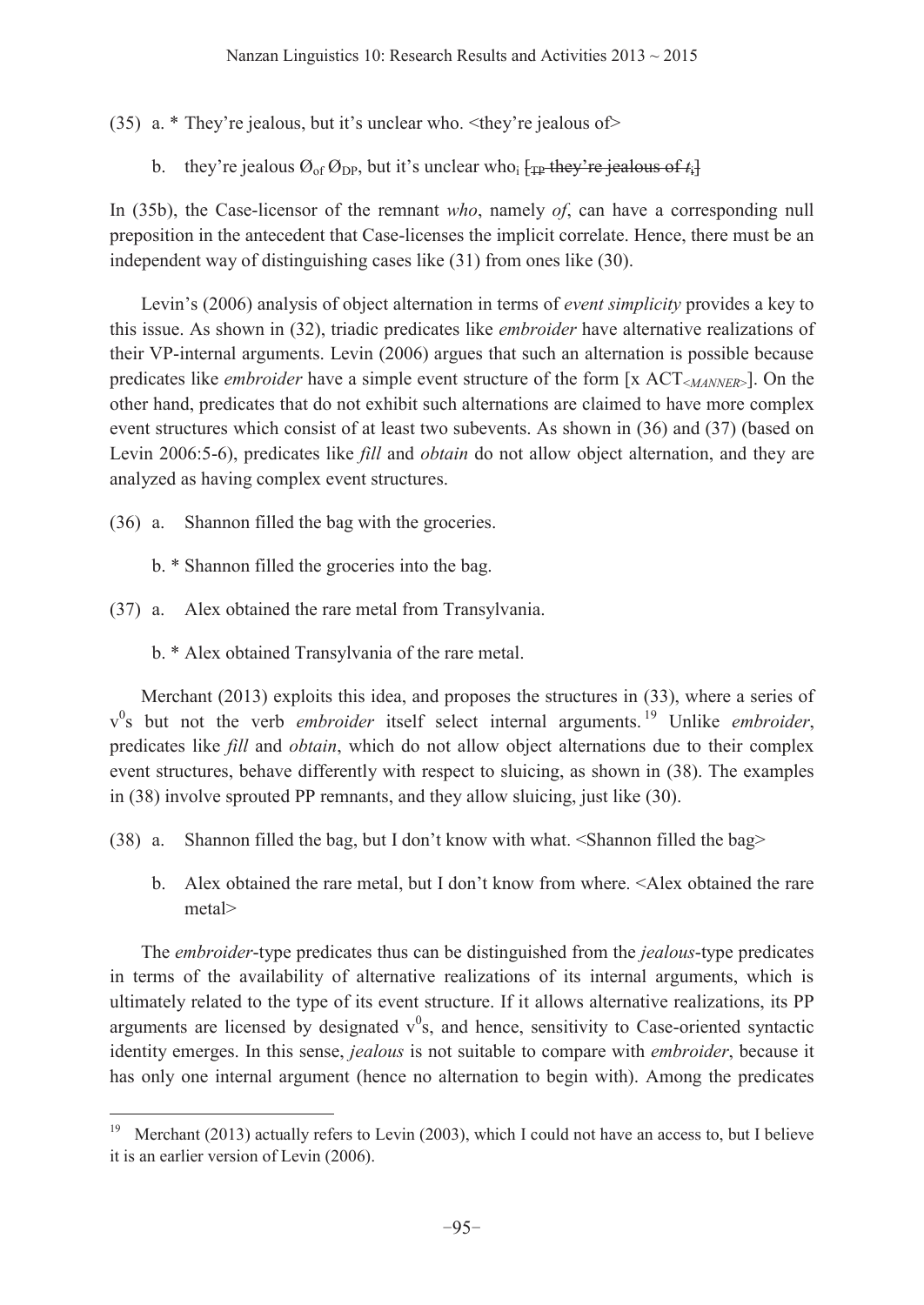that Chung (2013) groups together with *jealous*, *transform* is more reliable for our purpose. The examples in (39), taken from Chung (2013:28-29), indicate that *transform* patterns with *jealous* in the relevant respect. As is expected, *transform* does not allow object alternation, as in (40).

- (39) a. \* UN is transforming itself, but what <it is transforming itself into> is unclear.
	- b. UN is transforming itself, but into what  $\leq$  it is transforming itself $\geq$  is unclear.
	- c. UN is transforming itself into something, but what  $\leq$  it is transforming itself into is unclear.
- (40) a. John transformed the car into the robot.
	- b. \* John transformed the robot {from/out of} the car.

We can gain a further merit of employing Levin's (2006) event simplicity from the paradigm in

(41).

 $\overline{a}$ 

(41) a. \* Joe sent a letter, but we don't know who.  $\leq$ he sent the letter to $\geq$ 

- b. Joe sent a letter, but we don't know to who.  $\leq$ he sent the letter $\geq$
- c. Joe sent a letter to somebody, but we don't know who.  $\leq$ he sent the letter to $\geq$

That is, dative alternation verbs like *send* pattern with ones like *jealous* and *transform*, despite the fact it has two realizations of its internal arguments. Following Marantz (1993) and Baker (1997), however, Levin (2006) explicitly distinguishes object alternation verbs like *embroider* from the dative alternation verbs. Then, if the dative alternation verbs have complex event structure, the paradigm in

(41) ceases to be problematic.

In this way, Levin's (2006) analysis of object alternation in terms of event simplicity also provides a right cut for the behavior of PP remnants in sluicing.<sup>20</sup>

c. ? To whom did John speak without being able to see *pg*?

<sup>20</sup> Readers may wonder whether there is a more direct way of distinguishing PPs in the *embroider*type predicates from those in the *jealous*-type predicates. Heggie's (1988:363) observation given in (i) (taken from den Dikken 2006:330) provides a potential diagnostics. The examples in (i) indicates that certain PPs can (marginally) license an NP parasitic gap, although PPs generally cannot license parasitic gaps (Postal 1993; see also Hornstein and Nunes 2002, Nunes 2004).

<sup>(</sup>i) a.<sup>?</sup> A person to whom I sent a report without notifying  $pg$ .

b. ? A person to whom I spoke without kneeling in front of *pg*.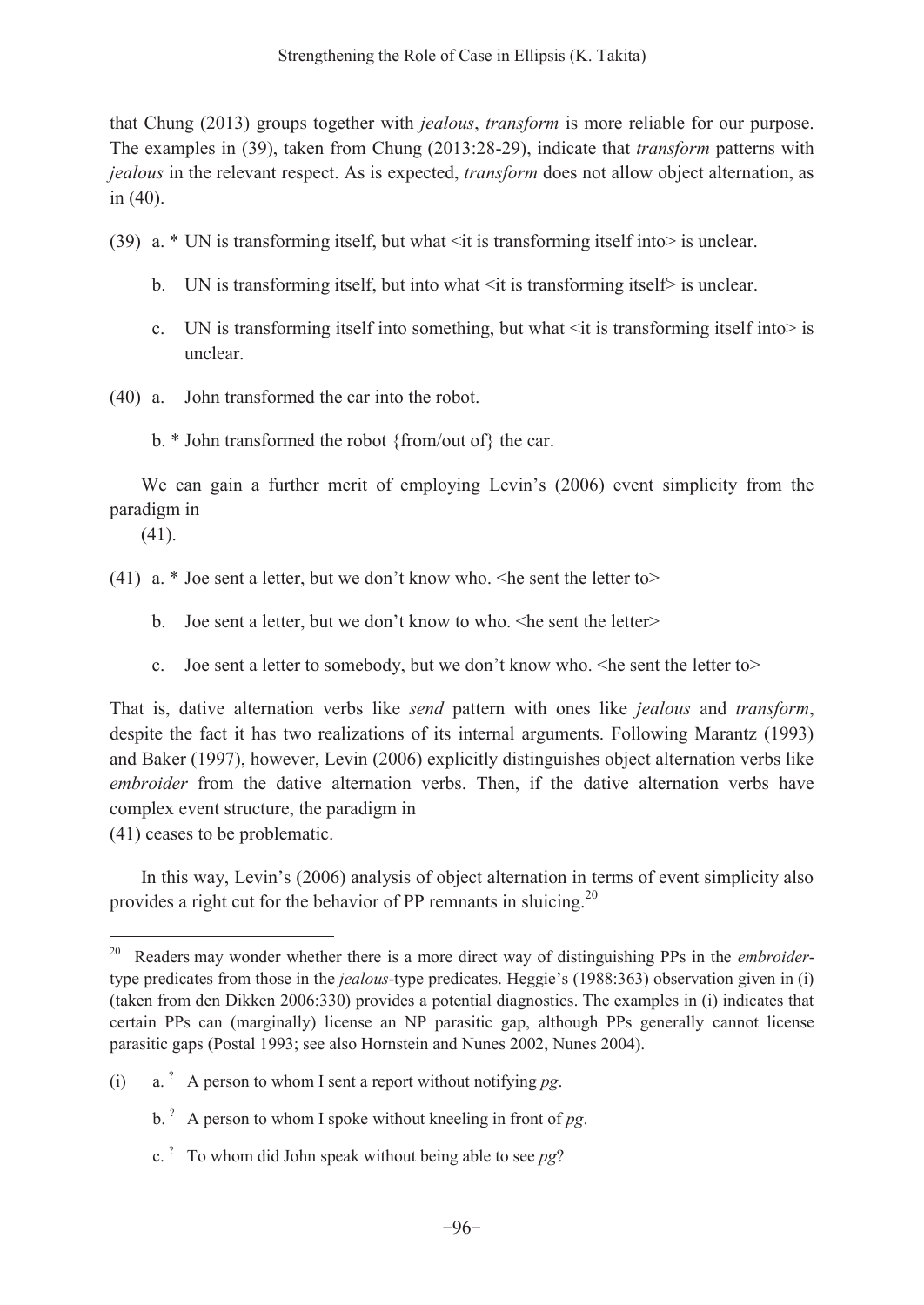### **4.2.2. Passive** *By***-Phrases**

The discussion in Section 4.2.1 treats certain prepositions as inherent Case-markers. This idea in fact completes the analysis of the impossibility of voice mismatches under sluicing and fragment answers. The relevant examples in (3a) and (13a) are repeated as (42) and (43), respectively. In these examples, *by*-phrases are extracted from the ellipsis sites.

(42) \*Someone murdered Joe, but they don't know who by.  $\leq$ he was murdered $\geq$ 

(43) Q: Wer hat den Jungen untersucht? who.NOM has the boy examined 'Who examined the boy?' A: \*Von einer Psychologin. by a psychologist.DAT  $\lq$ (intended) (He was examined) by a psychologist.

If 'by' in a passive clause is a preposition that Case-licenses its complement DP, Caseoriented syntactic identity cannot predict their ungrammaticality. This is because *by* is located outside the ellipsis site, so that Case-oriented syntactic identity becomes inoperative.

On the other hand, their ungrammaticality straightforwardly follows if we assume that the passive 'by' is similar to the prepositions in  $(33)$  in that it must be licensed within vP (see, for instance Collins 2005). For the sake of clarity, I suggest that a *by*-phrase is introduced and licensed by  $v_{pass}^{0}$ , whose projection in turn serves as the complement of Voice<sup>0</sup> specified as [passive]. Thus, the underlying structure of the relevant part of the passive clause in (42) looks like (44a), and the corresponding active clause can be represented as (44b), abstracting away from irrelevant details.<sup>21</sup>

If the preposition *to* in (i) can be considered as an instance of Case-marker, the NP-like behavior of the PPs can be captured. It is then predicted that the PP arguments of the *embroider*-type predicates can also license parasitic gaps. However, I could not have found speakers who accept the examples in (i). In fact, den Dikken  $(2006)$  seems to have added the "?" mark to the relevant examples, which are absent from the original source. I believe this reflects certain speaker-variations on the examples in question. Hence, I leave a detailed examination of the prediction for future research.

<sup>&</sup>lt;sup>21</sup> Given Merchant's (2013) execution of Levin's idea, the VP below the  $v_{trans/pass}^0$  should be further decomposed into something like (i), where  $v_{obj}^0$  rather than the verb itself selects the object when the passivized verb has a simple event structure. Nothing in the discussion in the text hinges on this part of VP structure, though.

<sup>(</sup>i)  $\left[\begin{smallmatrix} 0 \\ vP \end{smallmatrix}\right]$  him  $\left[\begin{smallmatrix} 0 \\ vP \end{smallmatrix}\right]$   $\left[\begin{smallmatrix} 0 \\ VP \end{smallmatrix}\right]$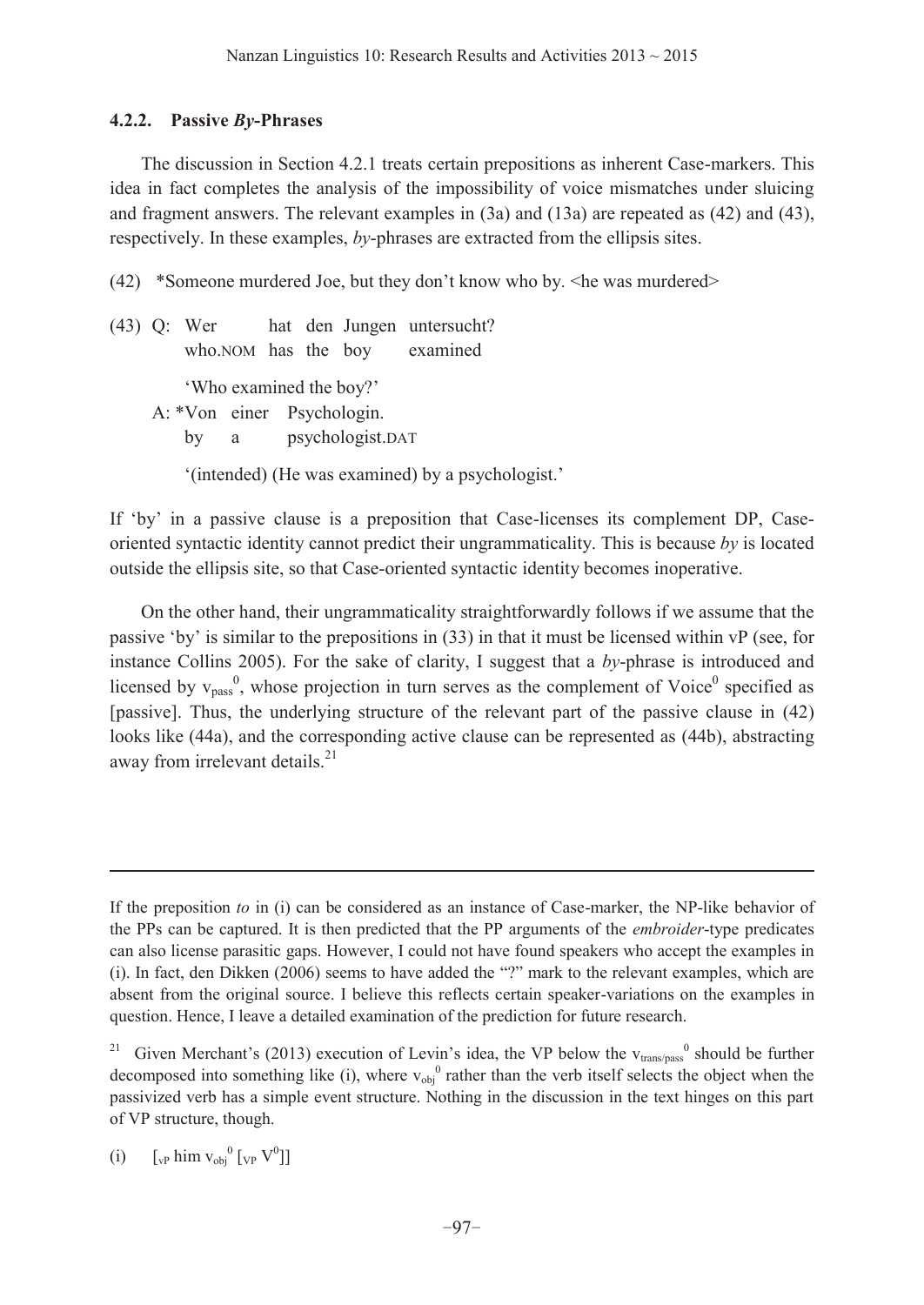

Given the structures in (44), the mismatch between  $v_{\text{pass}}^0$  and  $v_{\text{trans}}^0$  is responsible for the ungrammaticality of (42).

Exactly how *by*-phrases are licensed by  $v_{pass}^0$  seems to require more elaboration, however, once the contrast found in (45) are taken into consideration. In these examples, the antecedent is a so-called *short*-passive clause, which lacks an overt *by*-phrase.

(45) a. Joe was killed, but we don't know by who.  $\leq$ he was killed>

b. \* Joe was killed, but we don't know who <he was killed by>

Since (45a) is grammatical, Case-oriented syntactic identity is observed, which in turns means that  $v_{pass}^0$  in the elided clause that licenses the remnant *by who* has a corresponding  $v_{\text{pass}}^0$  in the antecedent that also licenses its null counterpart as the correlate. Hence, the antecedent clause in (45) has a structure like (46a) and the relevant part of the elided clause has a structure like (46b) (the position of *killed* is irrelevant).

- (46) a.  $[\text{TP} \text{ Joe was } [\text{v<sub>oiceP</sub>} \text{ Voice}_{[\text{passive}]}^0 [\text{vP } \mathcal{O}_{\text{by}} \mathcal{O}_{\text{DP}} \text{v}_{\text{pass}}^0 [\text{vP killed } t_{\text{Joe}}]]])$
- b.  $\ldots$  [cp by who<sub>i</sub> [<sub>TP</sub> he was [<sub>VoiceP</sub> Voice<sub>[passive]</sub><sup>0</sup> [<sub>VP</sub>  $t_i$  v<sub>pass</sub><sup>0</sup> [<sub>VP</sub> killed  $t_{he}$ ]]]]]
- c. ...  $[$ <sub>CP</sub> who<sub>i</sub>  $[$ <sub>TP</sub> he was  $[$ <sub>VoiceP</sub>  $V$ oice<sub>[passive]</sub><sup>0</sup>  $[$ <sub>VP</sub> by  $t_i$ <sub>V<sub>pass</sub><sup>0</sup>  $[$ <sub>VP</sub> killed  $t_{he}$ ]]]]]</sub>

If  $v_{pass}^{0}$ , but not *by* or  $\mathcal{O}_{by}$ , were the sole head that assigns inherent Case to DPs in *by*-phrases, the ungrammaticality of (45b), whose elided clause should be analyzed as having a structure like (46c), would be puzzling. This is because the remnant *who* is Case-licensed solely by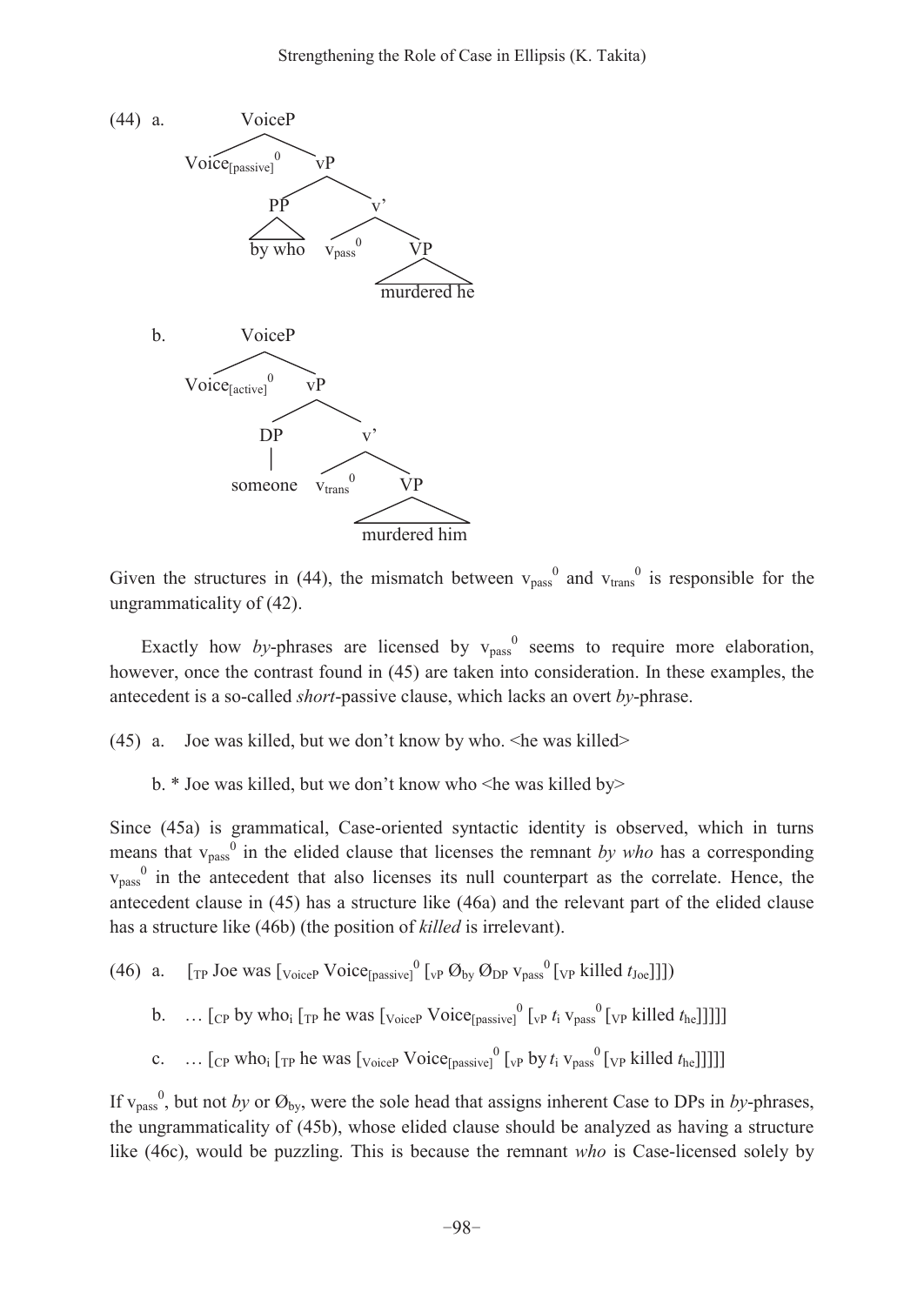$v_{pass}^{0}$ , and the corresponding head in (46a) does license the correlate.

Collins (2005) in fact argues that the overt preposition *by* assigns accusative to its complement DP while in the short-passive the null counterpart of *by* (notated as  $\mathcal{O}_{\text{bv}}$  in (46a)) assigns null Case to its complement DP, namely  $\mathcal{O}_{\text{DP}}$ , yielding an implicit *by*-phrase as a whole. Building on his idea, I suggest that DP-complements of passive *by*-phrases are Caselicensed by a combination of  $v_{pass}^0$  *and* the preposition *by*. To be more precise,  $v_{pass}^0$  licenses either *by* or  $\mathcal{O}_{\text{by}}$ , but the actual Case value depends on the choice. That is, accusative is assigned if *by* is chosen while null Case is assigned if  $\mathcal{O}_{by}$  is chosen. Hence, the pair of (46a) and (46c) satisfies Case-oriented syntactic identity in terms of  $v_{pass}^{0}$ , but the mismatch between  $\mathcal{O}_{\text{by}}$  and *by* induces the ungrammaticality of (45b).

Recall that in Section 4.2.1 I denied that implicit PP-complements of *jealous*-type predicates are licensed by null prepositions. One may think that it is not consistent with the idea that invisible *by*-phrases in the short-passive involve the null counterpart of *by*. There are certain differences between PP-complements in question and passive *by*-phrases, however. PP-complements are directly selected by the predicates, and the predicates themselves determine which preposition is realized (*jealous* selects *of*, *flirt* selects *with*, and so on). On the other hand,  $v_{pass}^0$  itself does not have any information concerning prepositions: Its primary role is to introduce an external argument in a passive clause. Hence, v<sub>pass</sub><sup>0</sup> needs a help from a preposition, which can be overt or covert, to determine the actual Case value surfacing on the external argument. It is then expected that passive *by*-phrases might be overtly realized by different prepositions. Japanese passive constructions, where *by*-phrases have two realizations (DP-*ni* and DP-*niyotte*) as in (47) (see, Hoshi 1999, among many others, for an overview), seem to fulfil this expectation.

(47) Taroo-ga Hanako-ni/niyotte homerareta Taroo-NOM Hanako-by was.praised

'Taroo was praised by Hanako'

Before closing this subsection, recall that under Chung's (2013) analysis, the argument structure condition excludes voice-mismatched sluicing. For the condition to apply to cases like (3a), however, it must be the case that a passive *by*-phrase is an argument but not an adjunct. Otherwise the argument structure condition is irrelevant. This is then almost equivalent to what I have just suggested. That is, I suggested in (44a) that the *by*-phrase is base-generated in the position corresponding to the one where an external argument is basegenerated in the transitive counterpart. Therefore, the above discussion in fact completes Chung's (2013) analysis, arguing for the alternative formulation.

#### **4.3. Ellipsis with Multiple Predicates**

In this subsection, I demonstrate that Case-oriented syntactic identity allows us to embody one important remark made by Chung (2013). She points out that given the basic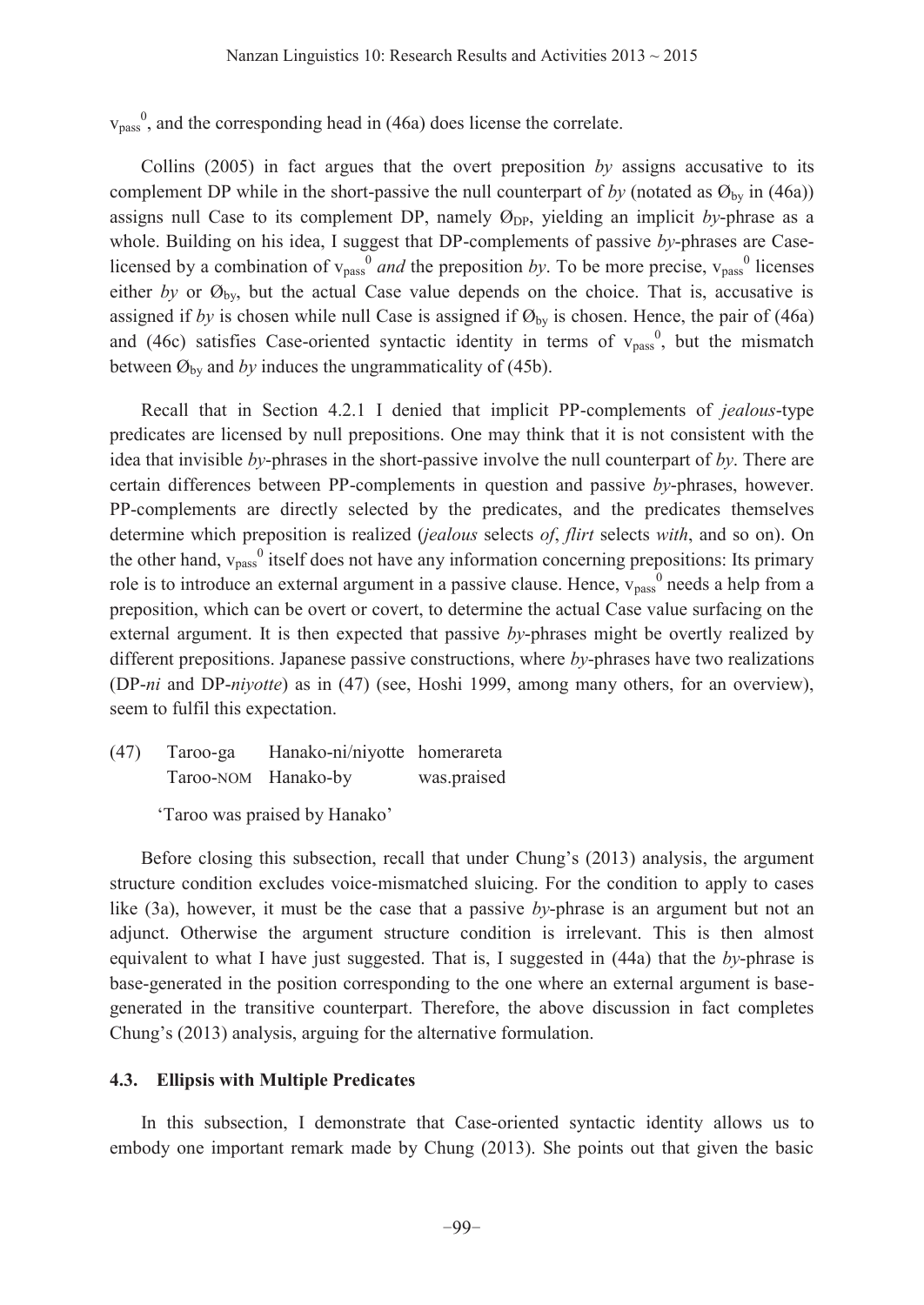idea of limited syntactic identity in  $(1)$ , "when the ellipsis contains a complex syntactic structure with multiple predicates, it is not obvious that *every* predicate is so [= syntactically, author] constrained" (Chung 2013:30). Specifically, she points out that in (48a), *who* is the argument of *date* and the antecedent has the active form of *date*, so that the argument structure condition demands that the ellipsis site involve the active one. The voice of *annoy*, however, can differ in the ellipsis site and in the antecedent, so there are two potential underlying sources given in (48b-c).

- (48) a. He said that he was annoyed by the fact that she was dating someone, but he refused to reveal who.
	- b. ... to reveal who  $\leq$ [the fact that she was dating *t*] annoyed him>
	- c. ... to reveal who  $\leq$ he was annoyed [by the fact that she was dating  $t$ ] $\geq$

What is crucial is that the syntactic properties of (48b) are not totally identical to those of the antecedent in (48a). Specifically the verb *annoy* is in the active voice in the elided clause while it is in the passive voice in the antecedent. If an underlying source like (48b) is indeed available, limited syntactic identity is strongly supported, but she does not provide explicit evidence for this point.

Nakamura's (2013) observation, which he uses to argue against Merchant's (2008, 2013) analysis, offers an occasion to verify Chung's  $(2013)$  remark. Since Nakamura's observation involves so-called sloppy VP-ellipsis (Hardt 1999, Schwartz 2000; see Tomioka 2008 and references cited therein), let me introduce some background on this construction. A typical example of sloppy VP-ellipsis is given in (49), where the elided VP in (49B) can receive a ³sloppy´ interpretation. That is, the elided VP can be interpreted as *want to clean* although there is no such VP in (49).

- (49) A: When John had to cook, he didn't want to.  $\langle \cosh \rangle$ 
	- B: When he had to clean, he didn't, either. <want to clean>

Tomioka (2008) argues that the availability of the sloppy interpretation ceases to be a problem once we can assume (i) that ellipsis resolution can be done in a step-by-step fashion and (ii) that ellipsis of a bigger constituent can ignore the result of ellipsis applied to a smaller constituent. To be more specific, VP-ellipsis is proposed to apply in the manner depicted in (50) so as to yield (49).

- (50) a. *Step 1: Ellipsis of*  $\int_{VPE}$  *cook], anteceded by*  $\int_{VPA}$  *cook]* when John had to  $[\text{vpa cool}]$ , he didn't want to  $[\text{vpe-cool}]$ 
	- b. *Step 2: Ellipsis of [VPE* clean*], anteceded by [VPA* clean*]* when he had to  $[\text{v}_{PA}$  clean], he didn't want to  $[\text{v}_{PE}$ -clean], either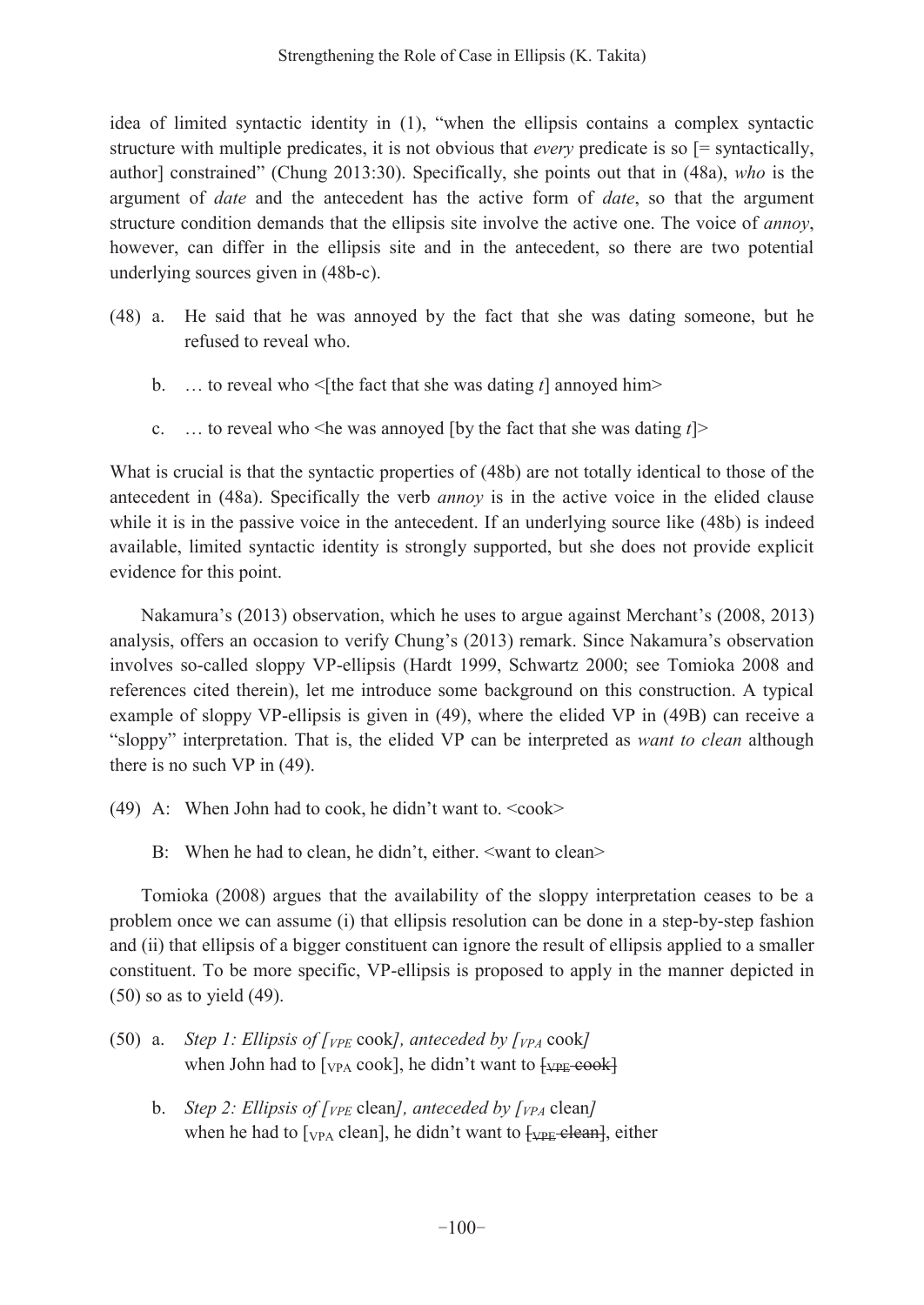c. *Step 3: Ellipsis of*  $\int_{VPE}$  want to  $\Delta$ *], anteceded by*  $\int_{VPA}$  want to  $\Delta$ *]* when John had to cook, he didn't  $[\text{v}_{PA}$  want to  $\Delta]$ 

when he had to clean, he didn't  $\frac{V}{VPE}$  want to  $\Delta$ , either

The first and the second steps in (50) are rather straightforward, where the elided VPs take an identical antecedent VPs. The third step in (50c) is crucial. At this step, what is elided is the VP of the form  $[\vee_{P}$  *want to*  $\Delta]$ , where  $\Delta$  indicates that the material has been elided. There is an appropriate antecedent for this VP, which has been produced at the step in (50a). Although the actual contents of the  $\Delta$  part in the elided VP and the  $\Delta$  part in the antecedent are different (the former is  $[\vee_{\rm P} \textit{clean}]$  while the latter is  $[\vee_{\rm P} \textit{cook}]$ ), they count as identical at the step in  $(50c)$ , given Tomioka's  $(2008)$  second assumption. Hence ellipsis can be legitimate. In this way, the sloppy interpretation for the elided VP is made available despite the lack of the identical VP in the surface, since the underlying VP *want to clean* is elided via a step-by-step application of VP-ellipsis.

In the case of (49), there is no issue regarding voice mismatches. Nakamura (2013) observes that sloppy VP-ellipsis is possible in cases like (51). Then, analyzing the relevant parts in (51A) and (51B) as having structures like (52A) and (52B), respectively, Nakamura  $(2013)$  points out that the grammaticality of  $(51B)$  poses a problem to Merchant's  $(2008)$ , 2013) analysis. $22$ 

(51) A: When John had to praise a student, he didn't want to.  $\epsilon$  praise a student>

B:  $^2$  When John had to be scolded by a dean, he didn't, either. <want to be scolded by a dean>



According to Nakamura (2013:521), the "?" status of (51B) reflects the fact that seven out of ten informants judged it acceptable. Case-oriented syntactic identity cannot account for such a variation, especially the existence of the speakers who do not accept the example in question.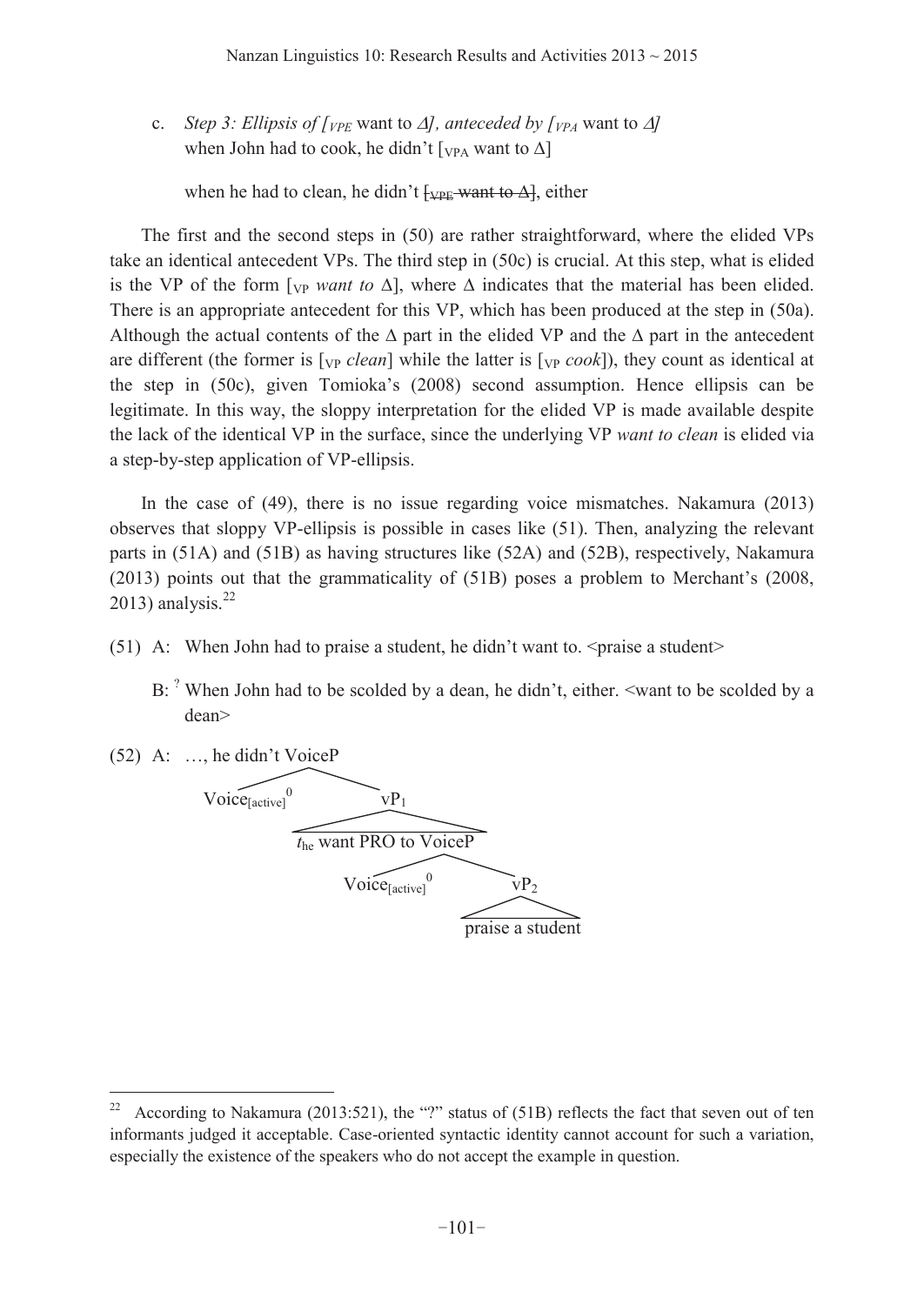

To derive the surface strings of (51), VP-ellipsis should apply in the manner depicted in (53).<sup>23</sup> At the steps in (53a) and (53b), VP-ellipsis targets vP<sub>2</sub> and vP<sub>4</sub>, both of which can find an appropriate antecedent within the *when*-clauses, respectively. As a result of these steps,  $vP_1$  and  $vP_3$  come to contain the  $\Delta$  parts, as in (53c).

(53) a. *Step 1: Ellipsis of*  $\int_{\mathcal{V}^{P2E}}$  praise a student*]*, anteceded by  $\int_{\mathcal{V}^{P4}}$  praise a student*]* when John had to  $\left[v_{\text{o}i} \right]$   $\left[v_{\text{P}A}\right]$  praise a student]],

he didn't  $\left[v_{\text{o}i} \text{Vol}_{\text{[act]}}^0 \left[v_{\text{Pl}} \text{ want to } \left[v_{\text{o}i} \text{Vol}_{\text{[act]}}^0 \left[v_{\text{P2E}} \text{+} \text{praise a student} \right] \right] \right]$ 

b. *Step 2: Ellipsis of*  $\int_{\mathcal{V}P4E}$  scolded by a dean*]*, anteceded by  $\int_{\mathcal{V}P4}$  scolded by a dean*]* when John had to be  $\left[\frac{\text{Voir}}{\text{Voir}}\right]\left[\frac{1}{\text{VPA}}\right]$  scolded by a dean]],

he didn't  $[v_{\text{oip}} Voi_{\text{[act]}}^0[v_{\text{P3}}]$  want to be  $[v_{\text{oip}} Voi_{\text{[pass]}}^0[v_{\text{P4E}}]$  scolded by a dean

c. *Step 3: Ellipsis of*  $\int_{VP3E}$  want to be  $\int_{VoiP}$   $\int_{VoiP}$  *[oi<sub>pass.</sub>*<sup>0</sup>  $\Delta$ *]], anteceded by*  $\int_{VP1A}$  want to *[VoiP*  $\text{Voi}_{\text{fact.}}$ *]*  $\text{d}$ *]* ..., he didn't  $\left[v_{\text{o}iP} \text{ Voi}_{\text{[act.]}}^0 \left[v_{\text{PIA}} \text{ want to } \left[v_{\text{o}iP} \text{ Voi}_{\text{[act.]}}^0 \Delta\right]\right]\right]$ 

..., he didn't  $[\text{VoiP Voi}]_{\text{fact.}}^0$   $[\text{Vap3E}$ -want to be  $[\text{VoiP Voi}]_{\text{pass.}}^0$  $\rightarrow$   $\text{Al}$ ]]

The grammaticality of (51B) indicates that ellipsis at the step (53c) is legitimate, where VPellipsis targets  $VP_3$ , taking the  $VP_1$  as its antecedent. The difference regarding the actual contents of  $\Delta$  should not cause any problem, just like the final step of the derivation in (50). There is a problem in (53c) which is absent from the step in (50c), however.

To see the problem more clearly, recall first how Merchant (2008, 2013) captures the contrast between sluicing/fragment answers and VP-ellipsis regarding voice mismatches. Under his analysis, the two vPs in (54), repeated from (22), are identical to each other, while the two TPs are not. This is because TP but not  $vP$  contains  $V^{\text{O}}$  equals the ellipsis of TP but not vP is sensitive to the distinction between [active] and [passive], giving rise to the contrast in question.

<sup>23</sup> The partial structures within *when*-clauses are added for the ease of exposition.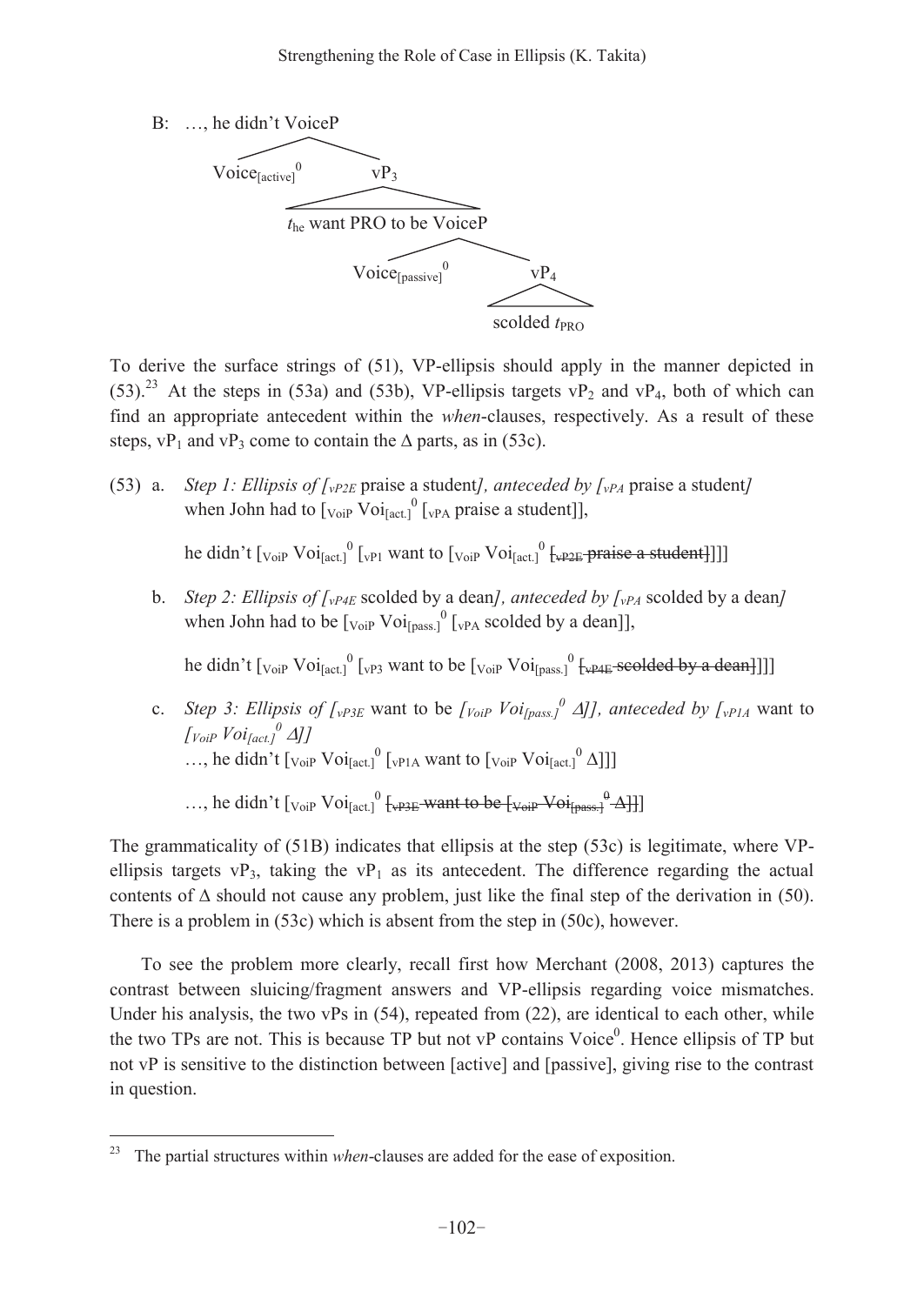(54) a.  $[\text{TP} \text{ someone}_i] [\text{vole}_i]$   $[\text{vole}_i]$   $[\text{vpe}_i] [\text{vpe}_i]$  murdered Joe]]]

b.  $[\text{TP Joe}_i \text{ was } [\text{vioice}]\text{ Voice} [\text{passive}] \cdot [\text{vP} \text{ Arg } \text{murdered } t_i]]]$ 

This analysis, however, does not have anything to do with the actual labels of the constituents to be elided, as emphasized by Merchant (2008, 2013). What matters is whether the constituent contains Voice<sup>0</sup> or not. As shown in (55), adapted from Merchant (2013:89), ellipsis is sensitive to voice mismatches only if a constituent to be elided contains Voice $<sup>0</sup>$ .</sup>

(55)

 $\overline{a}$ 



Returning now to the step in (53c), repeated as (56), ellipsis should be blocked under Merchant's (2008, 2013) analysis, as  $vP_1$  contains Voice<sup>0</sup> that is specified as [active], while  $vP_3$  contains Voice<sup>0</sup> with [passive].<sup>24</sup> That is,  $vP_3$  in (56) corresponds to the XP in (55).

(56) *Step 3: Ellipsis of [<sub>vP3E</sub>* want to be  $\int$ *Voi<sub>[pass.</sub>]*  $\Delta$ *]], anteceded by [<sub>vP1A</sub>* want to  $\int$  *Voi<sub>[act.]</sub>* $\Delta$ *]* ..., he didn't  $\left[v_{\text{o}iP} \text{ Voi}_{\text{[act.]}}^0 \left[v_{\text{PIA}} \text{ want to } \left[v_{\text{o}iP} \text{ Voi}_{\text{[act.]}}^0 \Delta\right]\right]\right]$ 

..., he didn't  $\left[v_{\text{oip}}\,Voi_{\text{fact.}}\right]^0$   $\left\{ \text{upper value} \right\}$   $\left\{ \text{lower value} \right\}$ 

The grammaticality of  $(51B)$  is hence problematic for Merchant's  $(2008, 2013)$  analysis, as pointed out by Nakamura (2013).

The problem disappears under Case-oriented syntactic identity, however. Case-oriented syntactic identity is trivially satisfied since the Case-licensor for *he*, extracted from vP<sub>3</sub>, is T and hence it is not contained in the ellipsis site. Then, what must be satisfied is semantic identity, and it can be satisfied in the same way as it is in the usual sloppy VP-ellipsis. In particular, each application of VP-ellipsis in (53) arguably satisfies semantic identity (as well as Case-oriented syntactic identity). Notice at the same time the configuration in (56) instantiates what Chung (2013) suggests with the examples in (48) at a certain level of abstraction. That is, the voice specifications of the lower constituent, embedded under *want to*, do not have to be identical in the ellipsis site and its antecedent. Thus, Case-oriented syntactic identity solves a problem of Merchant's (2008, 2013) analysis, embodying Chung's

<sup>&</sup>lt;sup>24</sup> One might argue that the example in  $(51)$  can be analyzed in a way compatible with Merchant's (2008, 2013) analysis, hence the problem Nakamura (2013) raises can be avoided. See Nakamura (2013) for his attempt to exclude such alternative possibilities.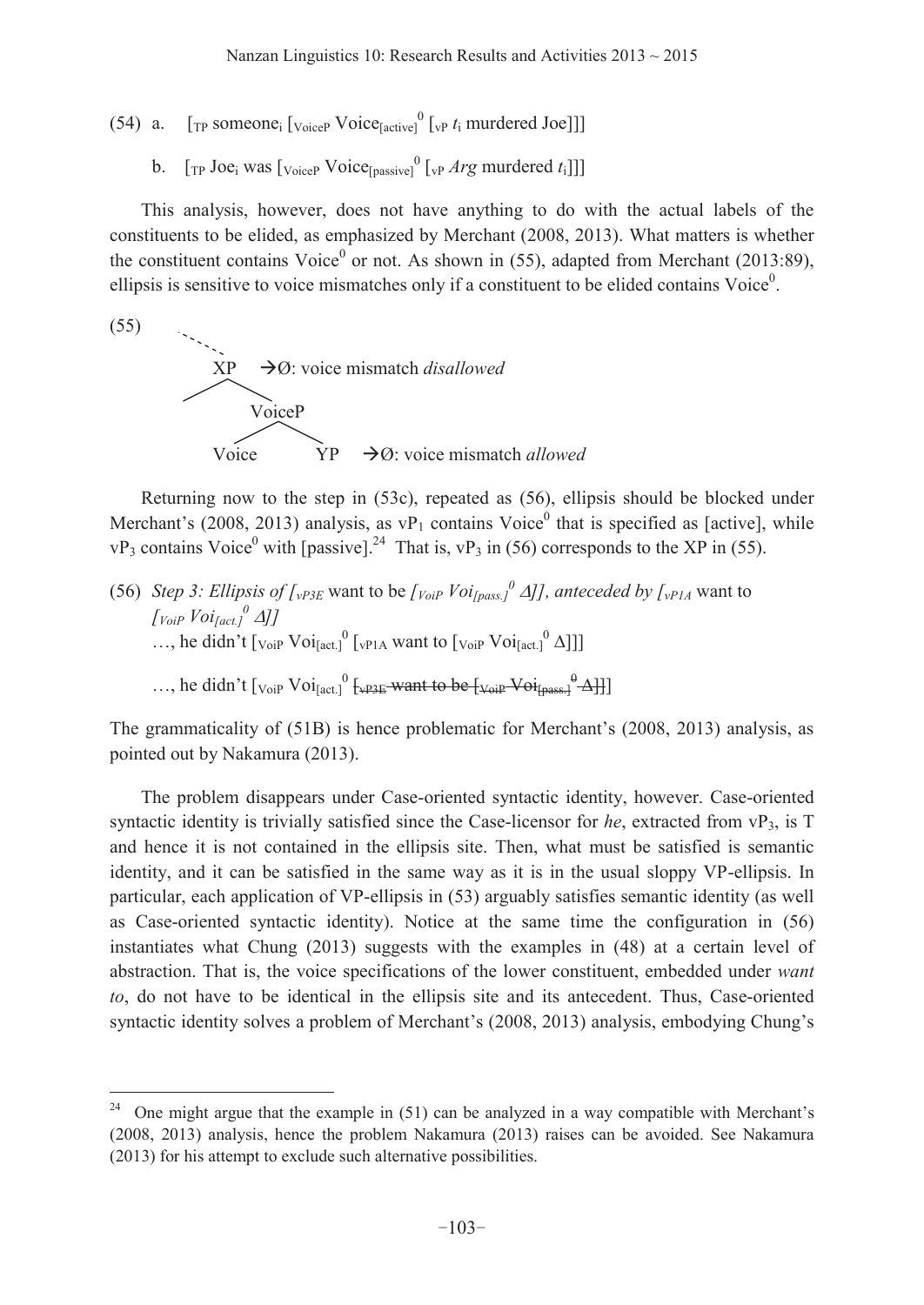$(2013)$  remark on the effect of limited syntactic identity in ellipsis with multiple predicates.<sup>25</sup>

To summarize, this section has shown that Case-oriented syntactic identity offers a unified analysis of a wide range of facts, gaining a number of consequences with new light on various issues.

### **5. Conclusion**

Building on Chung's (2013) idea of limited syntactic identity, this paper has argued that Case plays a crucial role in ellipsis. In particular, I have illustrated that simplifying Chung's (2013) formulation by abandoning the syntactic identity condition concerning argument structure as an independent condition and strengthening the condition concerning Case in fact allows us to treat various phenomena in a unified way. Although further investigations are clearly required, Case-oriented syntactic identity contributes to the study of ellipsis by clarifying what aspect of syntactic properties is relevant for ellipsis.

# **References**

- Abney, S. (1987) *The English Noun Phrase in Its Sentential Aspect*. Ph.D. dissertation, MIT.
- Alexiadou, A. (2001) *Functional Structure in Nominals*, John Benjamins, Amsterdam.
- Anagnostopoulou, E. (2003). *The Syntax of Ditransitives*. Mouton de Gruyter, Berlin.
- Arregi, K. (2010) "Ellipsis in Split Questions," *Natural Language and Linguistic Theory* 28, 539-592.
- Baker, M. (1987) "Thematic Roles and Syntactic Structure." In L. Haegeman, ed., *Elements of Grammar*, Kluwer, Dordrecht, 73-137.
- Baker, M. (1988) *Incorporation: A Theory of Grammatical Function Changing*, University of Chicago Press, Chicago.
- Chomsky, N. (1981) *Lectures on Government and Binding*, Foris, Dordrecht.
- Chomsky, N., and H. Lasnik (1993) "The Theory of Principles and Parameters." In J. Jacobs, A. von Stechow, W. Sternefeld, and T. Vennemann, eds., *Syntax: An International Handbook of Contemporary Research*, Walter de Gruyter, Berlin, 506-569.
- Chung, S. (1998) *The Design of Agreement: Evidence from Chamorro*, University of Chicago Press, Chicago.
- Chung, S. (2006) "Sluicing and the Lexicon: The Point of No Return." In R. T. Cover and Y. Kim, eds., *Proceeding of the Annual Meeting of the Berkeley Linguistics Society 31*, University of California, Berkeley Linguistics Society, Berkeley, 73-91.
- Chung, S. (2013) "Syntactic Identity in Sluicing: How Much and Why," *Linguistic Inquiry* 44, 1-44.
- Chung, S., W. Ladusaw, and J. McCloskey (1995) "Sluicing and Logical Form," Natural Language *Semantics* 3, 239-282.

<sup>&</sup>lt;sup>25</sup> The case involving sloppy VP-ellipsis can verify Chung's (2013) remark only under Merchant's (2008, 2013) analysis of voice mismatches. Cases involving sluicing or fragment answers, rather than VP-ellipsis, with multiple predicates should also be examined in order to fully test the remark. I leave this important issue for future research.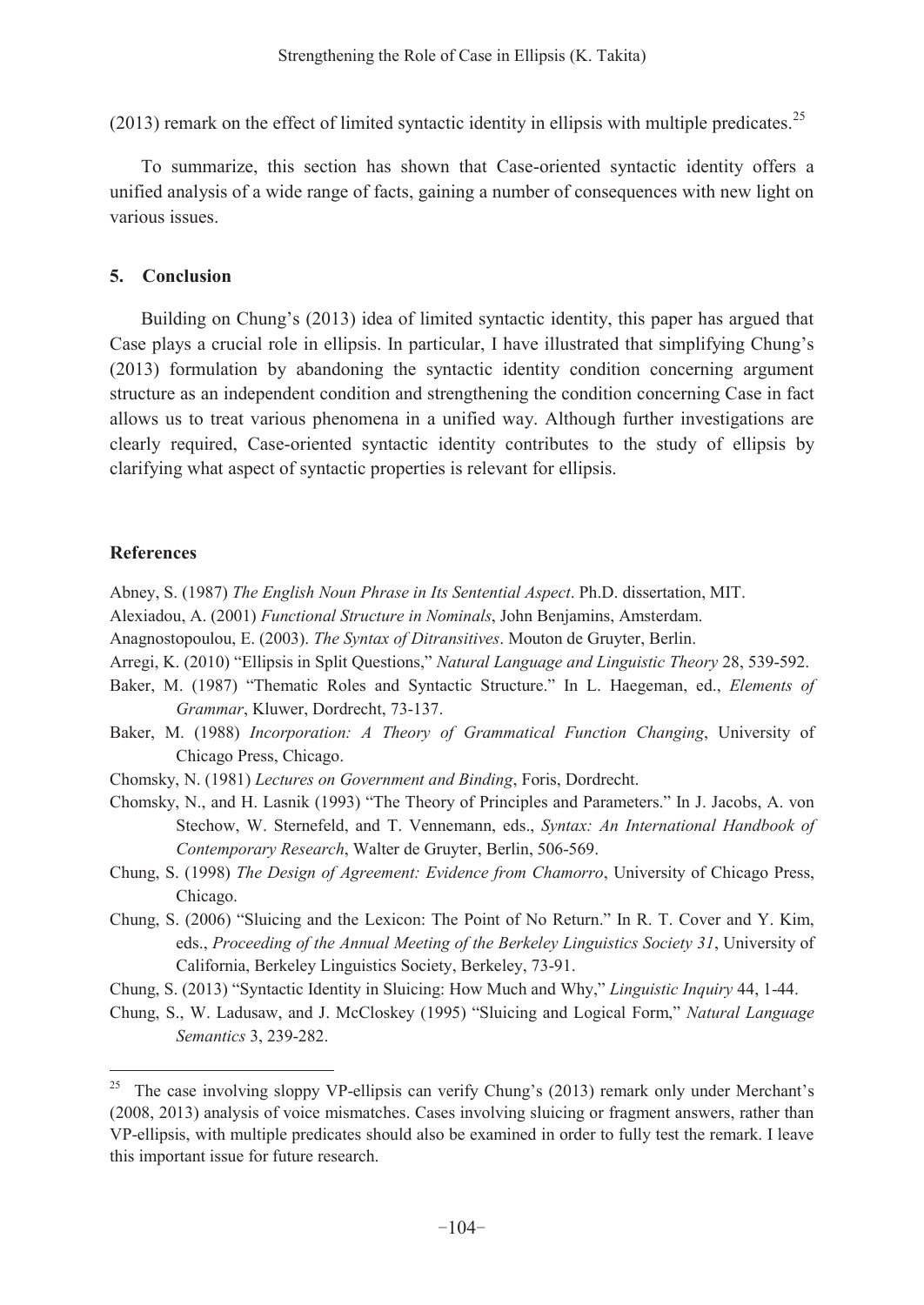- Chung, S., W. Ladusaw, and J. McCloskey (2011) "Sluicing(:) between Structure and Inference." In R. Gútierrez-Bravo, L. Mikkelsen, and E. Potsdam, eds., *Representing Language: Essays in Honor of Judith Aissen*, California Digital Library eScholarship Repository, University of California, Santa Cruz, Linguistic Research Center, 31-50.
- Collins, C. (2005) "A Smuggling Approach to the Passive in English." *Syntax* 8, 81-120.
- Craenenbroeck, J. van (2010) *The Syntax of Ellipsis: Evidence from Dutch Dialects*, Oxford University Press, Oxford.
- Craenenbroeck, J. van (2013a) "Ellipsis, Identity, and Accommodation," ms., CRISSP/Hogeschool-Universiteit Brussel/KULeuven.
- Craenenbroeck, J. van (2013b) "Ellipsis, Identity, and Accommodation: The Case of Case," paper presented at "Identity in Ellipsis" Conference, Leiden University, Netherland.
- Dikken, M. den (2006) "Specificational Copular Sentences and Pseudoclefts." In M. Everaert and H. van Riemsdijk, eds., *The Blackwell Companion to Syntax*, Blackwell, Oxford, 292-409.
- Emonds, J. E. (1985) *A Unified Theory of Syntactic Categories*, Foris, Dordrecht.
- Fiengo, R., and R. May (1994) *Indices and Identity*, MIT Press, Cambridge, Mass.
- Frazier, L., and C. Clifton Jr. (2005) "The Syntax-Discourse Divide: Processing Ellipsis." *Syntax* 8, 121-174.
- Fox, D. (2000) *Economy and Semantic Interpretation*. MIT Press, Cambridge, Mass.
- Fox, D., and H. Lasnik (2003) "Successive-Cyclic Movement and Island Repair: The Difference between Sluicing and VP-ellipsis," *Linguistic Inquiry* 34, 143-154.
- Grimshaw, J. (1990) *Argument Structure*, MIT Press, Cambridge, Mass.
- Hardt, D. (1999) "Dynamic Interpretation of Verb Phrase Ellipsis," *Linguistics and Philosophy* 22, 185-219.
- Harley, H., and R. Noyer (1997) "Mixed Nominalizations, Short Verb Movement and Object Shift in English.´ In P. N. Tamanji and K. Kusumoto, eds., *Proceedings of NELS 28*, GLSA, University of Massachusetts, Amherst, Mass., 143-157.
- Hartman, J. (2009) "When E-Givenness Over-Predicts Identity," paper presented at Fourth Brussels Conference on Generative Linguistics (BCGL 4) Ellipsis Workshop, Hogeschool-Universiteit Brussel.
- Heggie, L. A. (1988) *The Syntax of Copular Structures*, Ph.D. dissertation, University of Southern California, Los Angels.
- Hornstein, N., and J. Nunes (2002) "On Asymmetries between Parasitic Gap and Across-the-Board Constructions," *Syntax* 5, 26-54.
- Hoshi, H. (1999) "Passives." In Natsuko Tsujimura, ed., *The Handbook of Japanese Linguistics*, Blackwell, Oxford, 191-235.
- Jelinek, E. (1998) "Voice and Transitivity as Functional Projections in Yaqui." In M. Butt and W. Geuder, *The Projection of Arguments: Lexical and Compositional Factors*, CSLI Publications, Stanford, Calif., 195-224.
- Kratzer, A. (1996) "Severing the External Argument from Its Verb." In J. Rooryck and L. Zaring, eds., *Phrase Structure and the Lexicon*, Kluwer, Dordrecht, 109-137.
- Kuroda, S.-Y. (1965) *Generative Studies in the Japanese Language*, Ph.D. dissertation, MIT.
- Landau, I. (2010) *The Locative Syntax of Experiencers* , MIT Press, Cambridge, Mass.
- Lasnik, H. (2001) "When Can You Save a Structure by Destroying It?" In M.-J. Kim and U. Strauss, eds., *Proceedings of NELS 31*, University of Massachusetts, GLSA, Amherst, 301-320.
- Levin, B. (2003) "Objecthood and Object Alternations," Handout from a talk presented at the